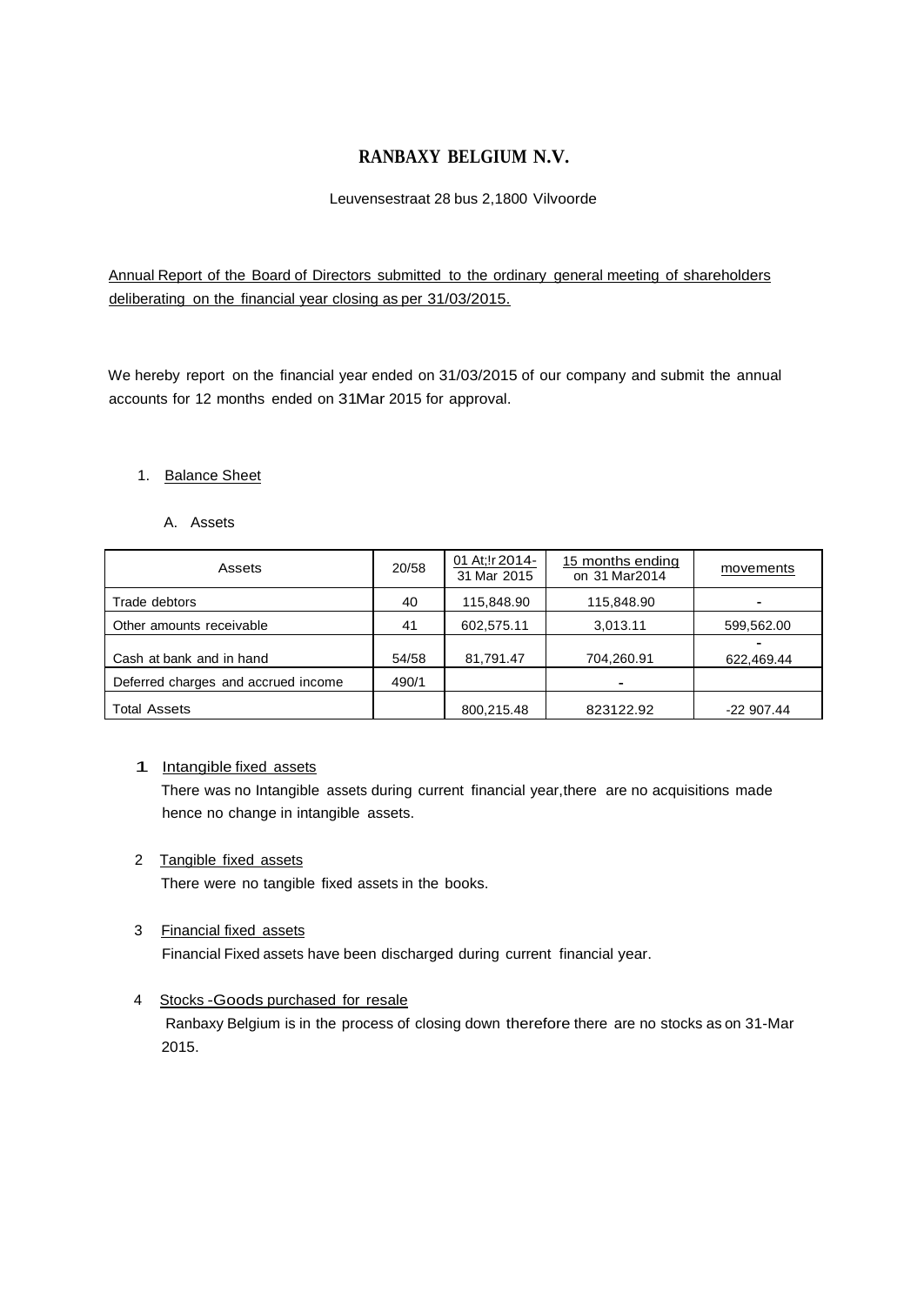## 5 Trade debtors

There are no collectable debtors in the books; full provision was already made in 2011.

## 6 Cash at bank and in hand

Cash at bank decreased significantly by giving loan to the immediate parent company Ranbaxy Netherlands N.V.

# 7 Other amounts receivable:

This relates to amount receivable for VAT and also a loan to Ranbaxy Netherlands N.V.

## B. liabilities

| Liabilities                            | 10/49 | 01 Al; Ir 2014-<br>31 Mar 2015 | 15 months<br>ending on 31<br>Mar2014 | movements    |
|----------------------------------------|-------|--------------------------------|--------------------------------------|--------------|
| Capital                                | 10    | 561.825.83                     | 561,825.83                           |              |
| Share premium                          | 11    | 851,057.07                     | 851,057.07                           |              |
| Reserves                               | 13    | 1.859.20                       | 1,859.20                             |              |
| Accumulated profits (losses)           | 14    | 860,694.74                     | 861,400.30                           | 705.56       |
| Provisions for liabilities and charges | 160/5 |                                |                                      |              |
| Amounts payable within one year        | 42/48 | 246,168.12*                    | 269,781.12*                          | $-23,613.00$ |
| Deferred charges and accred income     | 492/3 |                                |                                      |              |
| <b>Total Liabilities</b>               |       | 800 215.48                     | 823122.92                            | $-22907.44$  |

\*Provision for bad debts of EUR 115,848.90 is inclusive in this amount

## 1 Capital and share premium

Structure ofthe capital of Ranbaxy Belgium NV is as follow: Common Stock 11,341shares

## 2 Reserves and accumulated profits (losses) There was a small profit due to interest income which resulted nominal reduction in the accumulated losses compared to last year.

- 3 Provisions for liabilities and charges There is no new provision for year ending on Mar 2015
- 4 Amounts payable within one year

The amount as on 31Mar 15 is composed as follow: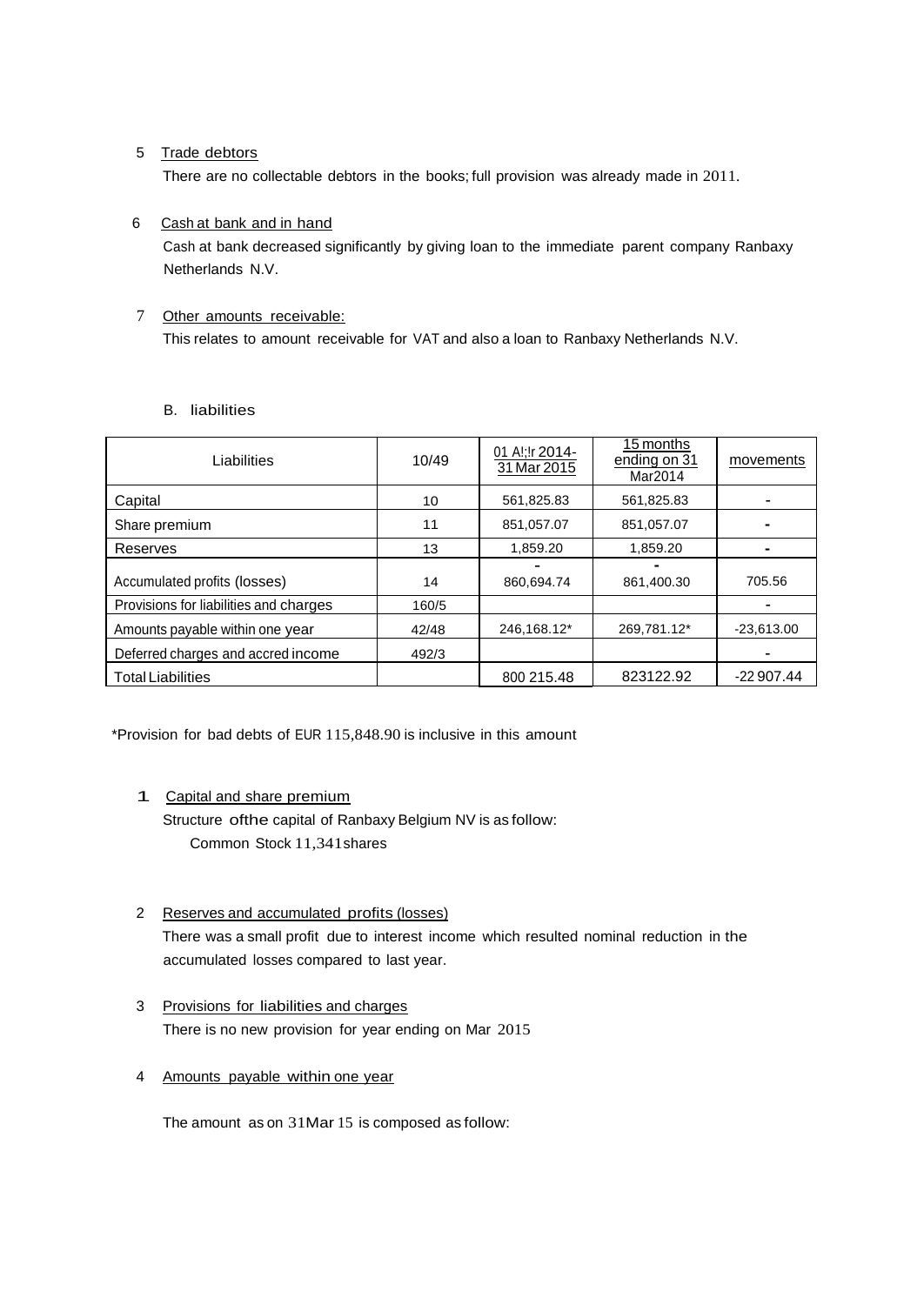| Amounts payable within one year | 2014/15    |
|---------------------------------|------------|
| Vendors $<$ 1 year              | 82,174.69  |
| Other: Riziv taxes              | 48,144.53  |
|                                 | 130,319.22 |

## **C. Profit and loss accounts**

| Profit & Loss                                              |       | 01 Ar 2014<br>-31 Mar 2015 | 15 months<br>ending on 31<br><b>Mar2014</b> | movements |
|------------------------------------------------------------|-------|----------------------------|---------------------------------------------|-----------|
| Turnover                                                   | 70    |                            |                                             |           |
| Other operating income                                     | 74    |                            | 2,542.51                                    | 2,542.51  |
| Services and other goods                                   | 61    |                            | 14,426.82                                   | 14,426.82 |
| Amounts written down stocks                                | 631/4 |                            |                                             |           |
| Other operating charges                                    | 640/8 |                            |                                             |           |
| Financial income                                           | 75    | 705.56                     | 103.45                                      | 602.11    |
| Financial charges                                          | 65    |                            | 1,675.03                                    | 1,675.03  |
| Profit {loss} for the eriod available for<br>appropriation |       | 705.56                     | $-13455.89$                                 | 14 161.45 |

## **1 Turnover**

Ranbaxy Belgium Entity is closing down hence there is no turnover this year.

## **2 Other operating income**

There is no other operating income.

## **3 Purchases**

RanbaxyBelgium Entity is closing down therefore there is no need to purchase any additional stock.

## **4 Serv:ice\_s and other goods**

Ranbaxy Belgium Entity is closing down hence there is significant reduction in Services and other goods compared to previous year!.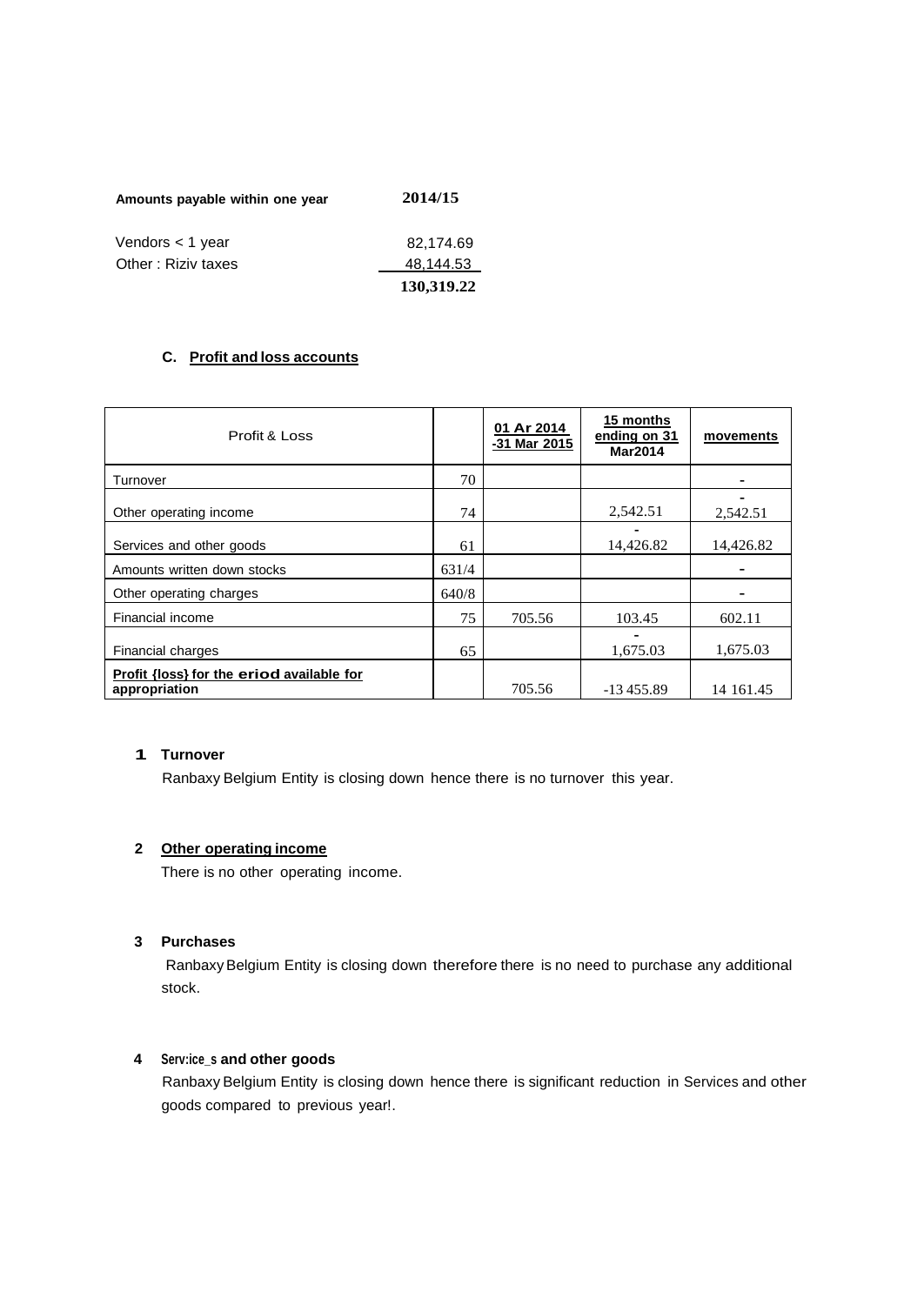- 5 Remuneration,social security costs and pension Ranbaxy Belgium Entity is closing down as a result there are no personnel costs.
- 6 Depreciation and amount written off There is no such cost during current financial year.

## 7 Provisions for risks and charges

There are no such provisions in current financial year.

## 8 Operating Profit

We have NIL operating profit for this financial year as the company is closing down and all costs with respect to the close-down have been accrued for.

## 9 Legalcases

The below is a brief of pending legal case:

RIZIV is the price reimbursement body in Belgium. In 2002 it imposed a claw back tax on generic companies in Belgium. Ranbaxy Belgium NV (then Ethimed),along with two other Belgian generic companies, is contesting the legitimacy of this tax. Ranbaxy Belgium NV and a number of other generic companies contested the tax. The Belgian Constitutional Court ruled in October 2009 that the tax was not discriminatory and must be paid. This decision is not subject to appeal and accordingly Ranbaxy Belgium NV must pay the tax.

The total provision is EUR 48,144.53 as on 31Mar 2015. (We have paid a total amount of EUR 180.306.01towards settlement of this legal case).

Settlement negotiations are currently taking place as to whether Ranbaxy Belgium NV must pay additional costs such as interest and penalty tax of 10%. All costs have been provided for.

## 10 Going concern

Decision was taken by management to have operational synergy with UK to reduce cost base, increase efficiency and change business model to MTO & tender business in Belgium & Netherlands. MTO & tender business in Belgium & Netherlands do not require ground presence in Belgium. Accordingly, management has decided to close down Ranbaxy Belgium., however, formally and legally, no decision has been made. Consequently,the valuation rules as applied are those of a going concern, although, if valuation rules under liquidation regime should have been applied,this would not change significantly the value of assets and liabilities as currently presented.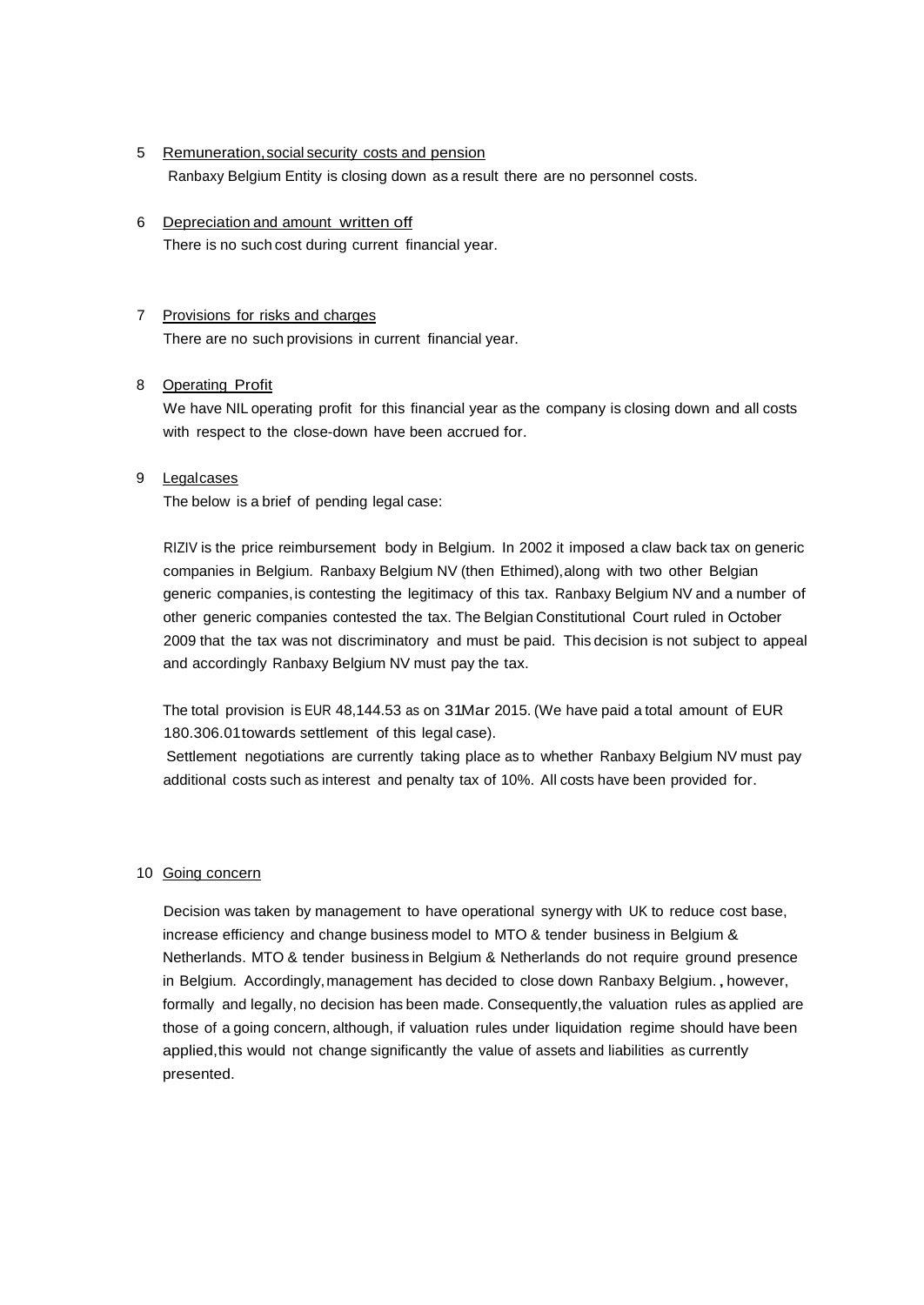## **11 Research and development**

Ranbaxy Belgium is not involved in any R & D activities during financial year.

## **13 Subseguentevent**

India based company. Post merger, Sun Pharmaceuticals Industries Ltd became 5<sup>1</sup><sub>h</sub>largest No subsequent events have occurred after 31Mar 2015.Though,on 24 Mar 2015 parent company Ranbaxy Laboratories Ltd has been merged into Sun Pharmaceuticals Industries Ltd, an generic company in the world.

## **14 Risk**

There is No Risk as operating activities are stopped.

## **15 Financiallnstruments**

The company does not maintain financial instruments.

## **16 Branches**

The company does not have any branch.

## **17 Acknowledgement**

The Directors also thank to all stakeholders for their continuous support.

## **18 Conflict of interests**

The Directors report that during the current financial year no event occurred implicating a conflict of interests between the company and one director or between the company and other companies in which the director held a position in the board.

## **19 Purchase of own shares**

Ranbaxy Belgium NV did not purchase own shares.

**V Rama Seshadri Director**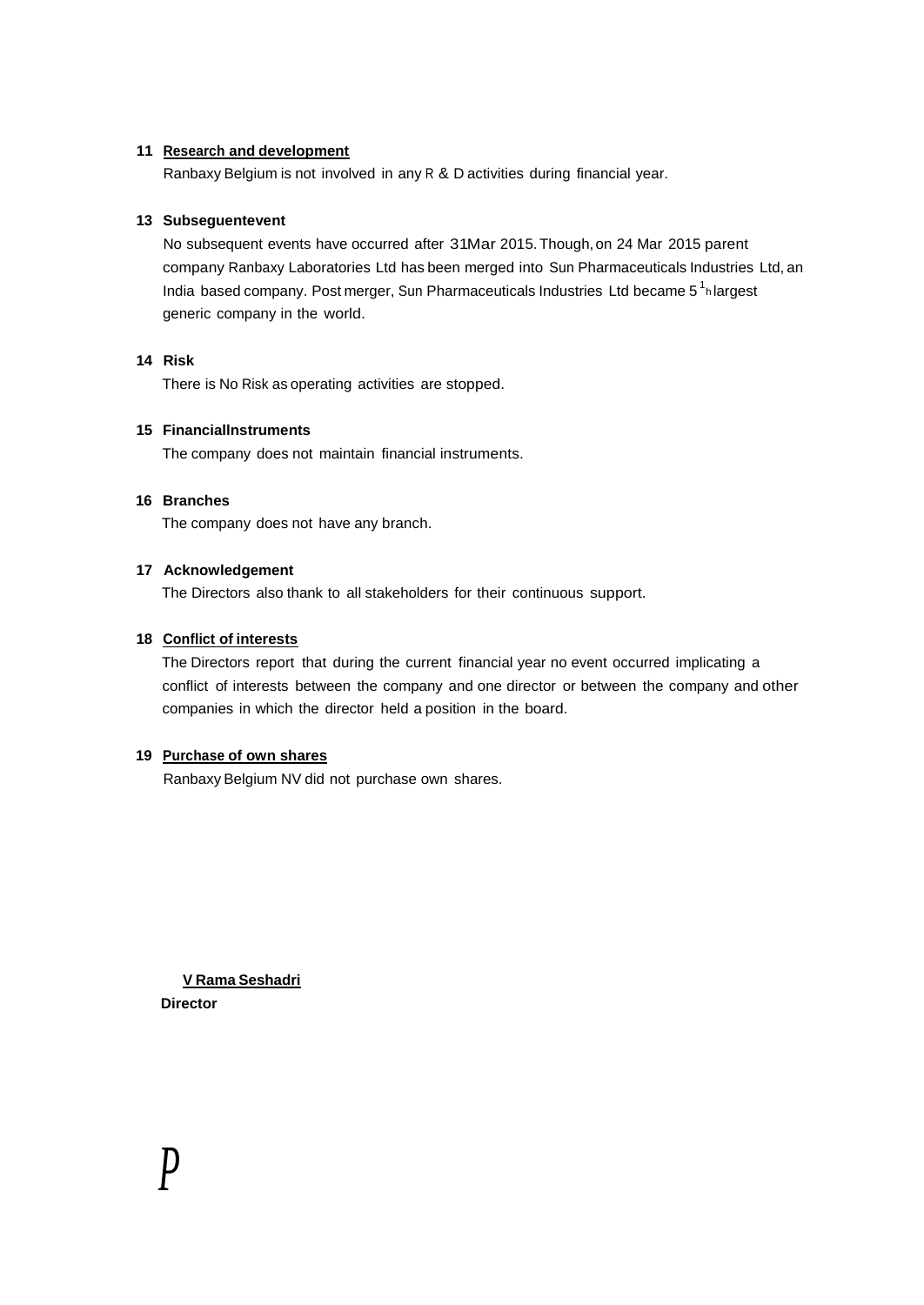

**d'Entreprises** Bourgetlaan - Avenue du Bourget 40 1130 Brussel - Bruxelles Belgium

Tel. +32 (0)2 708 43 00 Fax +32 (0)2 708 43 99 [www.kpmg.be](http://www.kpmg.be/)

## **Statutory auditor's report to the general meeting of shareholders of Ranbaxy Belgium NV on the financial statements for the year end accounting period of 15 months 31 March 2014**

## **FREE TRANSLATION OF UNQUALIFIED STATUTORY AUDITOR'S REPORT ORIGINALLY PREPARED IN DUTCH**

As required by law and the company's articles of association, we report to you on the performance of our audit mandate. This report includes our opinion on the financial statements together with the required additional comments and information.

## **Unqualified audit opinion on the financial statements with an explanatory paragraph**

We have audited the financial statements of Ranbaxy Belgium NA for the year ended accounting period of 15 months 31 March 2014, prepared in accordance with the financial reporting framework applicable in Belgium, which show a balance sheet total of EUR 823.122,92 and a loss for the financial year of EUR 13.455,89.

The board of directors of the company is responsible for the preparation of the financial statements. This responsibility includes: designing, implementing and maintaining internal control relevant to the preparation and fair presentation of financial statements that are free from material misstatement, whether due to fraud or error; selecting and applying appropriate accounting policies; and making accounting estimates that are reasonable in the circumstances.

Our responsibility is to express an opinion on these financial statements based on our audit test work. We conducted our audit in accordance with legal requirements and auditing standards applicable in Belgium, as issued by the "Institut des Réviseurs d'Entreprises/Instituut van de Bedrijfsrevisoren". Those standards require that we plan and perform the audit to obtain reasonable assurance whether the financial statements are free from material misstatement.

In accordance with these standards, we have performed procedures to obtain audit evidence about the amounts and disclosures in the financial statements. The procedures selected depend on our judgment, including the assessment of the risks of material misstatement of the financial statements, whether due to fraud or error. In making those risk assessments, we have considered internal control relevant to the company's preparation and fair presentation of the financial statements in order to design audit procedures that are appropriate in the circumstances but not for the purpose of expressing an opinion on the effectiveness of the company's internal control. We have also evaluated the appropriateness of the accounting policies used, the reasonableness of accounting estimates made by the company and the presentation of the financial statements, taken as a whole. Finally, we have obtained from management and responsible officers of the

> KPMG Bedrijfsrevisoren - Réviseurs d'Entreprises, a Belgian civil CVBA/SCRL and a member firm of the KPMG network of independent member firms affiliated with KPMG International Cooperative ("KPMG International"), a Swiss entity.

Maatschappelijke zetel - Siège so Bourgetlaan - Avenue du Bourget 40 1130 Brussel - Brussels België - Belgique

KPMG Bedrijfsrevisoren - Réviseurs d'Entreprises CVBA/SCRL Burgerlijke vennootschap met handelsvorm - Société civile à forme commerciale Ondernemingsnummer - Numéro d'entreprise 0419122548 RPR Brussel - RPM Bruxelles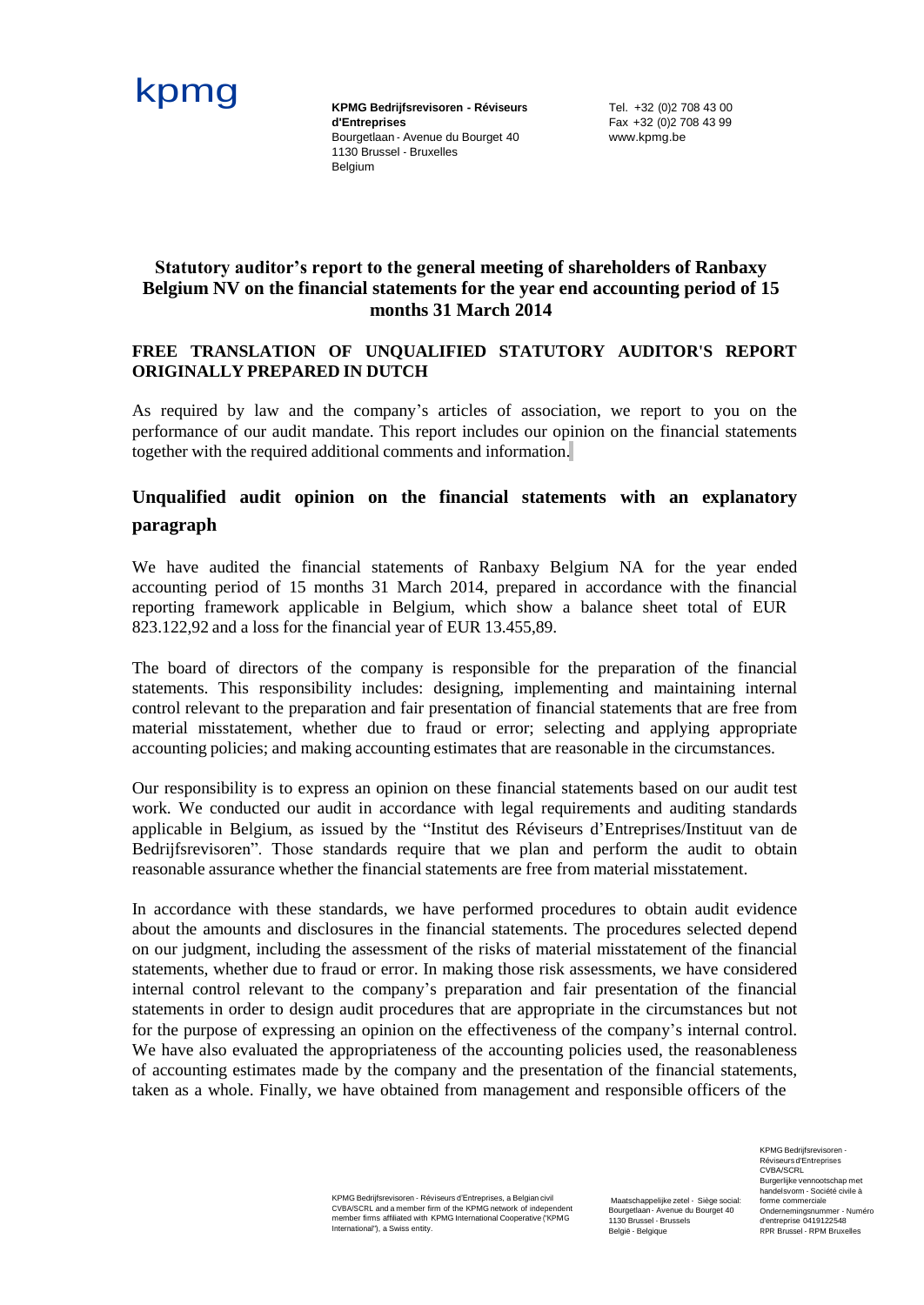*Statutory auditor's report to the general meeting of shareholders of Ranbaxy Belgium NV on the financial statements for the year ended 31 March 2014*

company the explanations and information necessary for our audit. We believe that the audit evidence we have obtained provides a reasonable basis for our opinion.

In our opinion, the financial statements as of 31 March 2014 give a true and fair view of the company's equity, financial position and results in accordance with the financial reporting framework applicable in Belgium.

As mentioned in the annual report of the board of director's, a decision has been taken to stop the company's activities. Consequently the annual accounts were made in accordance with valuation rules applicable in case of discontinuity of the company. With respect to the applicability of these valuation rules, adjustments regarding valuation and classification of a number of balance sheet accounts appeared to be necessary. The board of directors, however, did not yet propose, in accordance to the article 181 and next of the Belgian Company Code, the official dissolution of the company.

## **Additional comments and information**

The preparation of the annual report and its content, as well as the Company's compliance with the Company code and its articles of association are the responsibility of the board of directors.

Our responsibility is to supplement our report with the following additional comments and information, which do not modify our audit opinion on the financial statements:

- The annual report includes the information required by law and is consistent with the financial statements, except for a justification on the continuance of the company. Since the annual report contains a loss carried forward, the directors are responsible to justify that the company is capable to continue her (possible new) activities; a clear notification is missing. Further, the annual report is in accordance with the annual account. We are, however, unable to comment on the description of the principal risks and uncertainties which the company is facing, and on its financial situation, its foreseeable evolution or the significant influence of certain facts on its future development. We can nevertheless confirm that the matters disclosed do not present any obvious inconsistencies with the information that we became aware of during the performance of our mandate.
- Without prejudice to formal aspects of minor importance, the accounting records were maintained in accordance with the legal and regulatory requirements applicable in Belgium.
- Except as mentioned above regarding the annual report of the board of directors, there are no transactions undertaken or decisions taken in violation of the company's articles of association or the Company code that we have to report to you.
- The appropriation of results proposed to the general meeting complies with the legal and statutory provisions.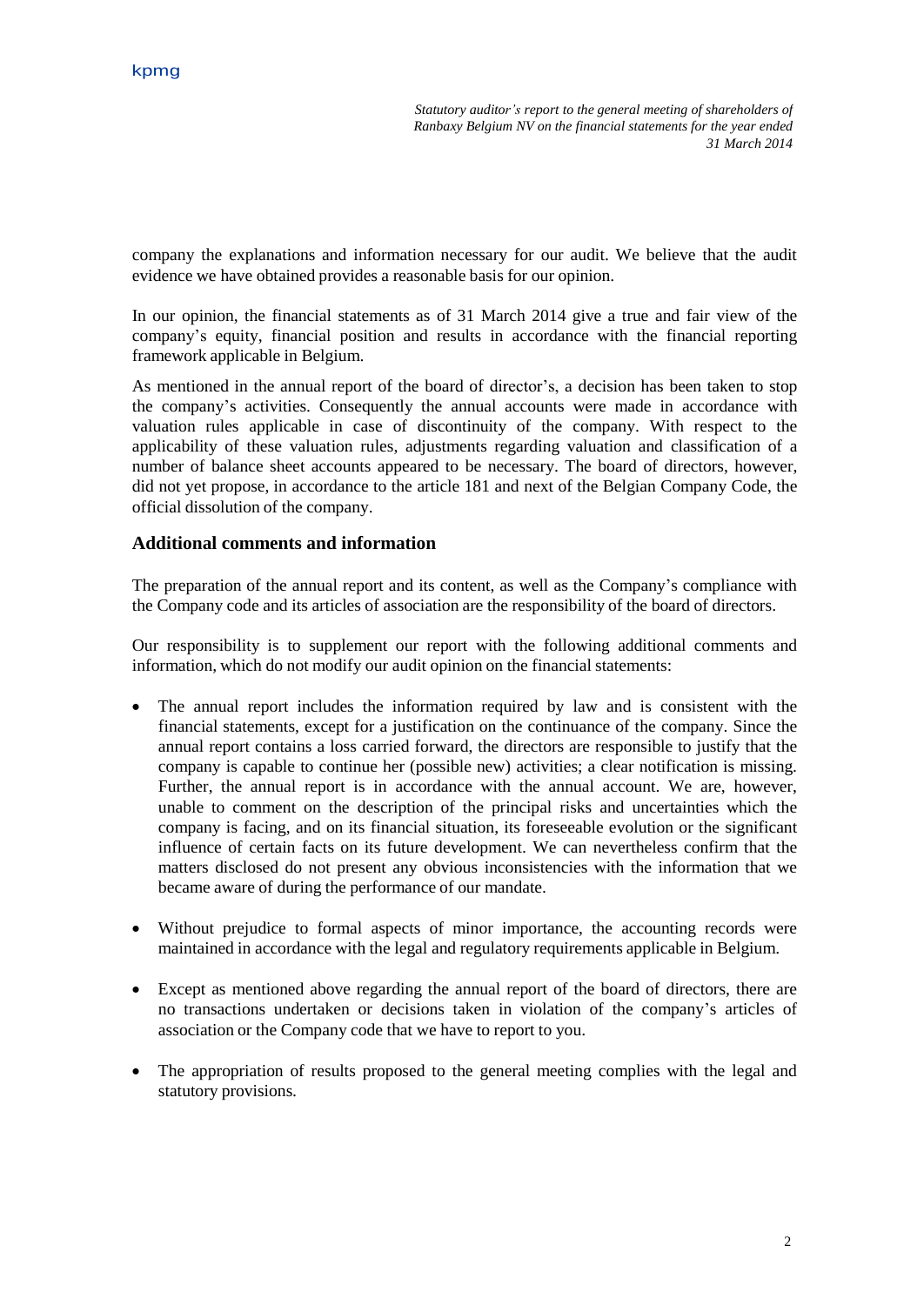*Statutory auditor's report to the general meeting of shareholders of Ranbaxy Belgium NV on the financial statements for the year ended 31 March 2014*

 Despite the deviation from the date of the shareholders' meeting, as determined by the bylaws and being the latest working day of the month September of each year, the date of the annual shareholders' meeting concerning the accounting year ended March 31, 2014 was rescheduled to the June 13, 2014.

Brussels, 2 June 2014

KPMG Réviseurs d'Entreprises/ Bedrijfsrevisoren Statutory Auditor represented by

Robert Snijkers Réviseur d'Entreprises/ Bedrijfsrevisor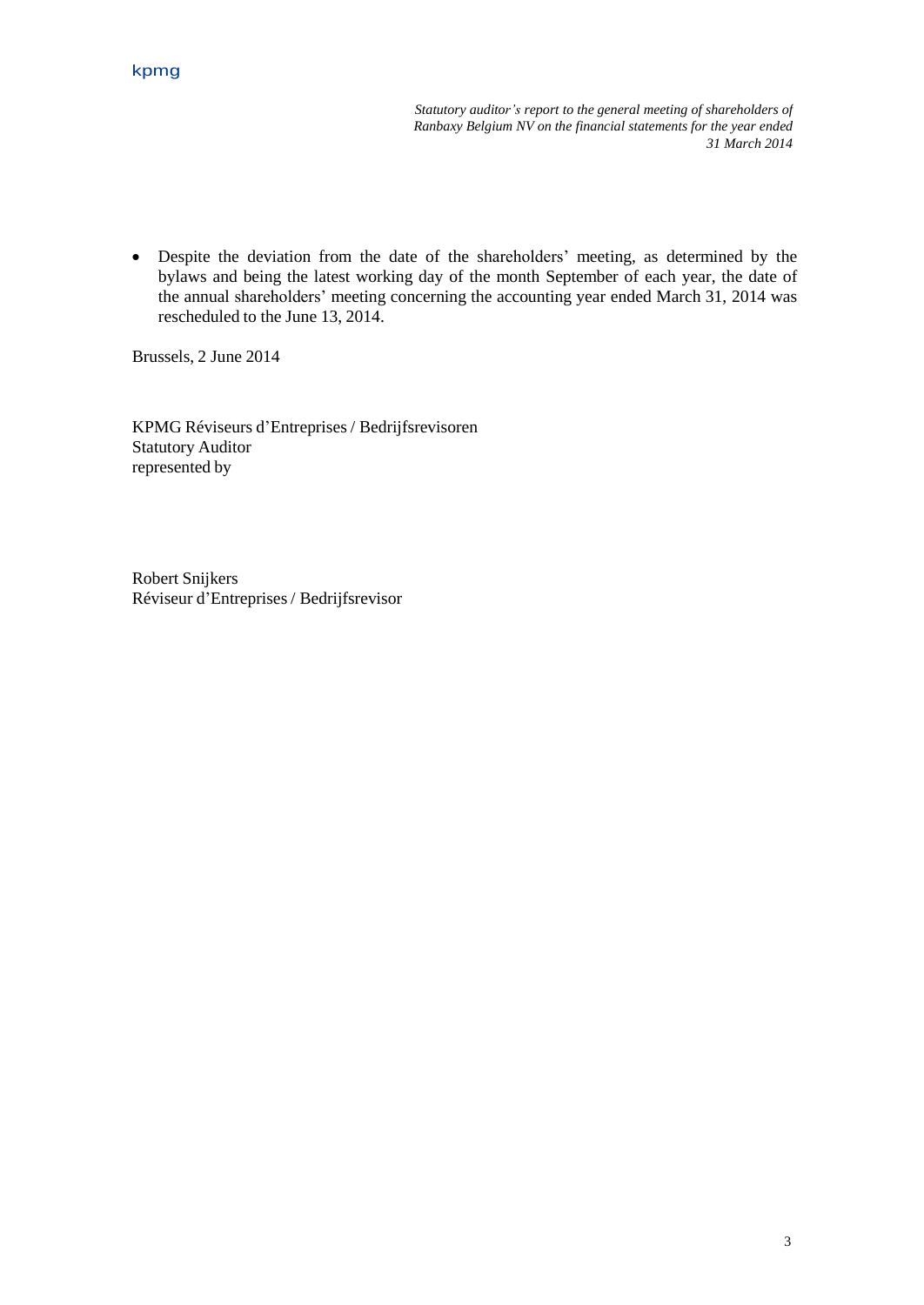| NAT.<br>Deposit date                            |                       | Nr.                                                                                                | <b>EUR</b><br>1<br>В.<br>PP.<br>D.                                                                                                                                                                      |            |                     | <b>Full1.1</b>  |
|-------------------------------------------------|-----------------------|----------------------------------------------------------------------------------------------------|---------------------------------------------------------------------------------------------------------------------------------------------------------------------------------------------------------|------------|---------------------|-----------------|
|                                                 |                       |                                                                                                    |                                                                                                                                                                                                         |            |                     |                 |
|                                                 |                       |                                                                                                    | ANNUAL ACCOUNTS IN EUROS                                                                                                                                                                                |            |                     |                 |
| NAME:                                           | Ranbaxy Belgium NV    |                                                                                                    |                                                                                                                                                                                                         |            |                     |                 |
| Legal form:                                     | 014                   | Public limited company                                                                             |                                                                                                                                                                                                         |            |                     |                 |
| Entity industry:                                |                       |                                                                                                    |                                                                                                                                                                                                         |            |                     |                 |
| Address:                                        | Leuvensestraat        |                                                                                                    |                                                                                                                                                                                                         |            | Nr: 28              | 2<br>Box:       |
| Postal code:                                    | 1800                  | City:                                                                                              | Vi/voorde                                                                                                                                                                                               |            |                     |                 |
| Country:                                        | Belgie                |                                                                                                    |                                                                                                                                                                                                         |            |                     |                 |
| Entities register - Commercial court of:        |                       |                                                                                                    | Brussel, Nederlandstalig                                                                                                                                                                                |            |                     |                 |
| Internet address *: http://www.ranbaxy.com      |                       |                                                                                                    |                                                                                                                                                                                                         |            |                     |                 |
| E-mail:                                         |                       |                                                                                                    |                                                                                                                                                                                                         |            |                     |                 |
|                                                 |                       |                                                                                                    | Enterprise number                                                                                                                                                                                       |            |                     | BE 0428.546.790 |
| DATE                                            |                       |                                                                                                    |                                                                                                                                                                                                         |            |                     |                 |
| , 1610112014                                    |                       |                                                                                                    | of the deposit of the deed of partnership OR of the most recent document mentioning the                                                                                                                 |            |                     |                 |
|                                                 |                       |                                                                                                    | date of publication of the deed of partnership and of the act alternating the articles of association.                                                                                                  |            |                     |                 |
|                                                 |                       | ANNUAL ACCOUNTS approved by the General Assembly of                                                |                                                                                                                                                                                                         | 1310512015 |                     |                 |
|                                                 |                       | concerning the financial year covering the period from                                             | 01/04/2014                                                                                                                                                                                              | till       | 3110312015          |                 |
|                                                 | Preceding period from |                                                                                                    | 0110112013                                                                                                                                                                                              | till       | 31/03/2014          |                 |
|                                                 |                       |                                                                                                    | The data related to the preceding period are I are not ** identical to data published before.                                                                                                           |            |                     |                 |
|                                                 |                       |                                                                                                    | The enterprise has I has not** taken over another enterprise or suspended activities during the financial year.                                                                                         |            |                     |                 |
|                                                 |                       |                                                                                                    |                                                                                                                                                                                                         |            |                     |                 |
|                                                 |                       |                                                                                                    | COMPLETE LIST WITH name, first name, profession, residence-address (address, number, postal code, municipality) and<br>position with the enterprise, OF ADMINISTRATORS, MANAGERS AND STATUTORY AUDITORS |            |                     |                 |
| V Seshadri Rama, Managing director<br>Directeur |                       | Mandate: 24/06/2010-09/06/2016<br>Gordon Road 47 flat2, W5 2AP Ealing, London, Verenigd Koninkrijk |                                                                                                                                                                                                         |            |                     |                 |
|                                                 |                       |                                                                                                    |                                                                                                                                                                                                         |            |                     |                 |
| Frankel Matthew, Administrator                  |                       |                                                                                                    |                                                                                                                                                                                                         |            |                     |                 |
|                                                 |                       | Mandate: 01/10/2010- 14/07/2014                                                                    | Cambridge Street 17, Tunbridge Wells., TN2 4SJ Kent, Verenigd Koninkrijk                                                                                                                                |            |                     |                 |
| Enclosed to these annual accounts :             |                       |                                                                                                    |                                                                                                                                                                                                         |            |                     |                 |
|                                                 |                       |                                                                                                    |                                                                                                                                                                                                         |            |                     |                 |
|                                                 |                       |                                                                                                    | Numbers of the sections of the standard form not deposited for not being                                                                                                                                |            |                     |                 |
|                                                 |                       |                                                                                                    | of service: 5.1, 5.2.1, 5.2.3, 5.2.4, 5.3.1, 5.3.4, 5.3.5, 5.3.6, 5.4.1, 5.4.2, 5.4.3, 5.5.1, 5.5.2, 5.6, 5.8, 5.10, 5.13, 5.16, 5.17.2                                                                 |            |                     |                 |
| Total number of pages deposed:                  |                       | Signature                                                                                          |                                                                                                                                                                                                         |            | Signature           |                 |
|                                                 |                       | (name and position)<br>V Seshadri Rama, Managing director                                          |                                                                                                                                                                                                         |            | (name and position) |                 |

<sup>•</sup> Optional statement.

<sup>••</sup> Delete where appropriate.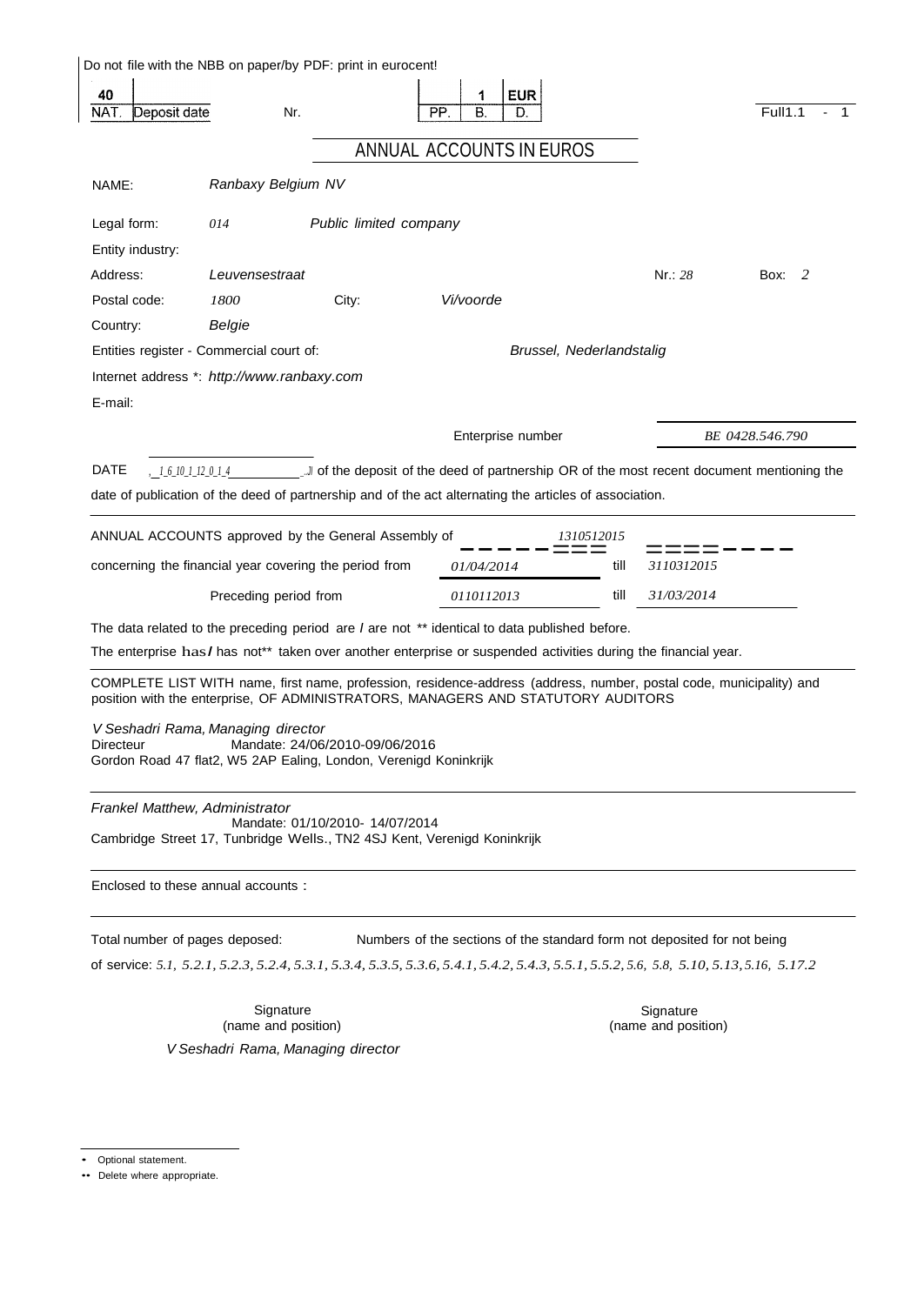### LIST OF ADMINISTRATORS, MANAGERS AND STATUTORY AUDITORS (continuation of the previous page)

#### *KPMG, Statutory auditor (Membership nr.: 8000001)*

BE 0419.122.548 Mandate: 21/12/2012- 30/09/2015 Bourgetlaan 40, 1130 Haren (Brussel-stad), Belgie

Represented by *Snijkers Robert, Statutory auditor (Membership nr.: A01451)* Commissaris Bourgetlaan 40, 1130 Haren (Brussel-stad), Belgie

#### *Sattanthan Vickraman, Administrator*

Mandate: 14/07/2014- 30/09/2020 Grange Road 55-59, W5 5 BU Ealing, Verenigd Koninkrijk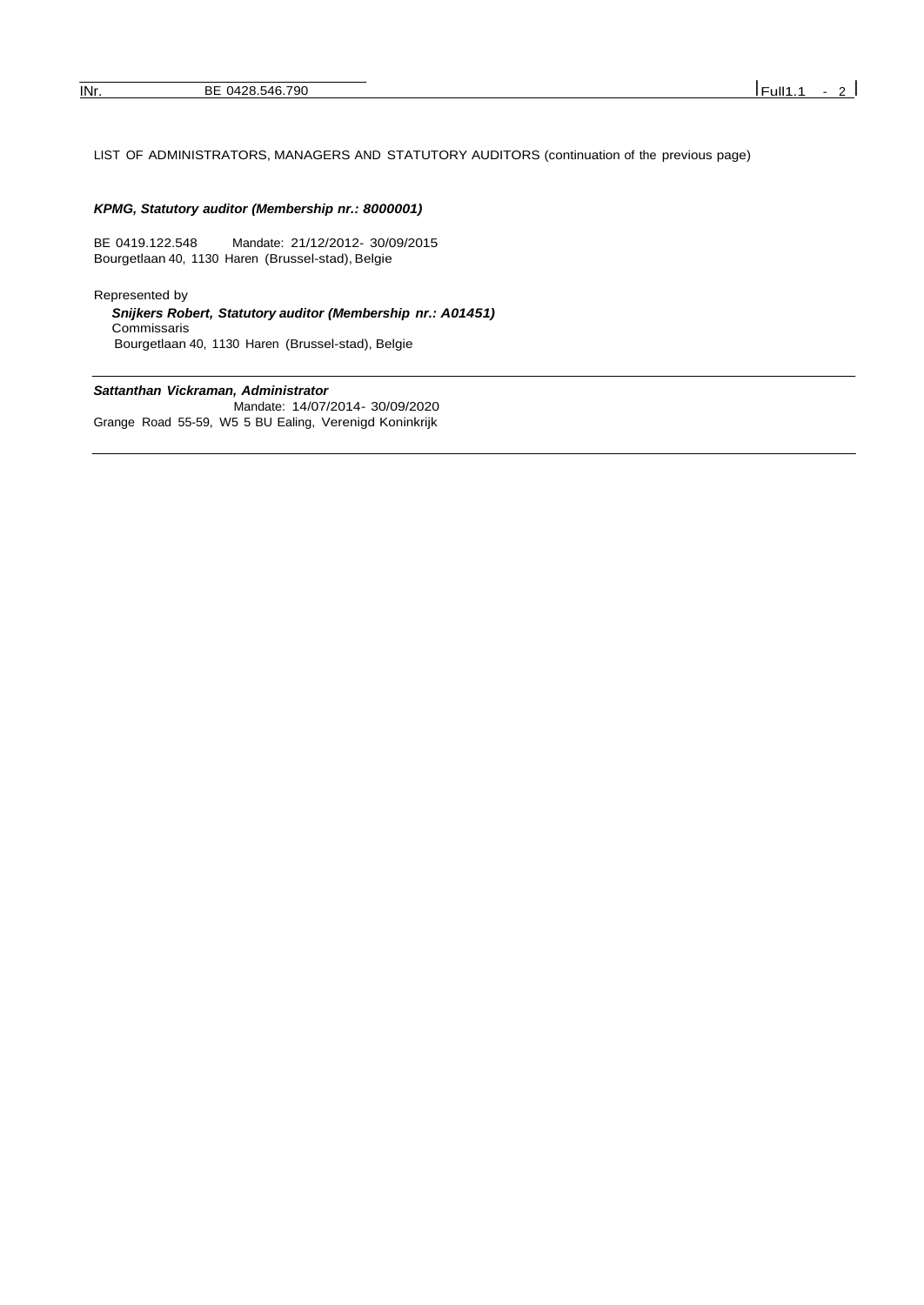#### **DECLARATION ABOUT COMPLEMENTARY AUDITING OR ADJUSTMENT MISSION**

The managing board declares that no order was given for auditing nor adjusting to a person who is not authorized by law pursuant to art. 34 and 37 of the law of the 22nd of April 1999 concerning the accounting and fiscal professions.

The annual accounts **have** *I* **have not\*** been audited or adjusted by an external accountant or by a auditor who is not the statutory auditor.

When affirmative, mention here after: name, first names, profession and residence-address of each external accountant or auditor and the number of membership with his Institute, as well as the type of assignment:

- A. Bookkeeping of the enterprise\*\*,
- B. Preparing the annual accounts\*\*
- C. Auditing the annual accounts and/or
- D. Adjusting the annual accounts

If assignments mentioned under A. or under B. were executed by authorized accountants or by authorized accountants-tax specialists, may be mentioned here after: name, first names, profession and residence-address of each authorized accountant or authorized accountant-tax specialist and membership number of the Institute of Authorized Accountants and Tax Specialists as well as the type of assignment.

| Name, first name, profession, residence-address                                 | Number of<br>membership | Nature of the mission<br>$(A, 8, C \text{ and/or } D)$ |
|---------------------------------------------------------------------------------|-------------------------|--------------------------------------------------------|
| <b>BDO Accountants, External accountant</b>                                     |                         |                                                        |
| BE 0448.895.115<br>Uitbreidingstraat 72 box 1, 2600 Berchem (Antwerpen), Belgie |                         |                                                        |
|                                                                                 | 221045 3 F 9            | B                                                      |

Delete where appropriate.

\*\* Optional disclosure.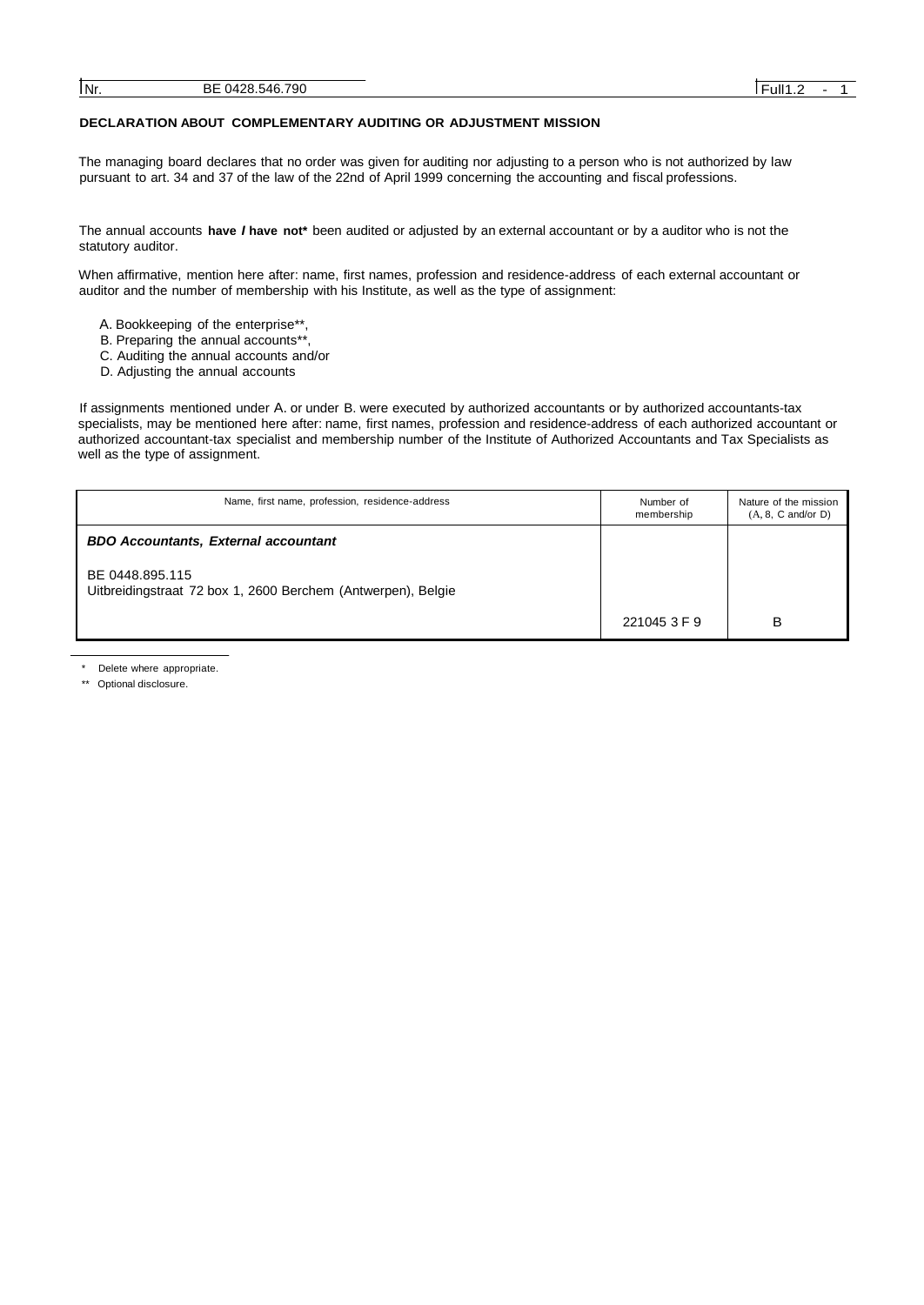## **BALANCE SHEET AFTER APPROPRIATION**

|                                                | Note          | Codes       | Period     | Preceding period |
|------------------------------------------------|---------------|-------------|------------|------------------|
|                                                |               |             |            |                  |
| <b>ASSETS</b>                                  |               |             |            |                  |
| <b>FIXED ASSETS</b>                            |               | 20/28       |            |                  |
|                                                |               | 20          |            |                  |
|                                                | 5.2           | 21          |            |                  |
|                                                |               |             |            |                  |
|                                                | 5.3           | 22/27<br>22 |            |                  |
|                                                |               | 23          |            |                  |
|                                                |               |             |            |                  |
|                                                |               | 24          |            |                  |
|                                                |               |             |            |                  |
|                                                |               | 25          |            |                  |
|                                                |               | 26          |            |                  |
| Assets under construction and advance payments |               | 27          |            |                  |
|                                                | 5.4/<br>5.5.1 | 28          |            |                  |
|                                                | 5.14          | 280/1       |            |                  |
|                                                |               | 280         |            |                  |
|                                                |               | 281         |            |                  |
| Enterprises linked by participation            |               |             |            |                  |
|                                                | 5.14          | 282/3       |            |                  |
|                                                |               | 282         |            |                  |
|                                                |               | 283         |            |                  |
|                                                |               | 284/8       |            |                  |
|                                                |               | 284         |            |                  |
| Amounts receivable and cash guarantees         |               | 285/8       |            |                  |
|                                                |               | 29/58       | 800.215,48 | 823.122,92       |
|                                                |               |             |            |                  |
| Amounts receivable after more than one year    |               | 29          |            |                  |
| Trade debtors                                  |               | 290         |            |                  |
|                                                |               | 291         |            |                  |
|                                                |               | 3           |            |                  |
|                                                |               | 30/36       |            |                  |
|                                                |               | 30/31       |            |                  |
|                                                |               | 32          |            |                  |
|                                                |               | 33          |            |                  |
|                                                |               | 34          |            |                  |
| Immovable property intended for sale           |               |             |            |                  |
|                                                |               | 35          |            |                  |
|                                                |               | 36          |            |                  |
|                                                |               | 37          |            |                  |
|                                                |               | 40/41       | 718.424,01 | 118.862,01       |
| Trade debtors                                  |               | 40          | 115.848,90 | 115.848,90       |
|                                                |               | 41          | 602.575,11 | 3.013, 11        |
|                                                | 5.5.1/        |             |            |                  |
|                                                | 5.6           | 50/53       |            |                  |
|                                                |               | 50          |            |                  |
|                                                |               | 51/53       |            |                  |
|                                                |               | 54/58       | 81.791,47  | 704.260,91       |
|                                                | 5.6           | 490/1       |            |                  |
|                                                |               | 20/58       | 800.215,48 | 823.122,92       |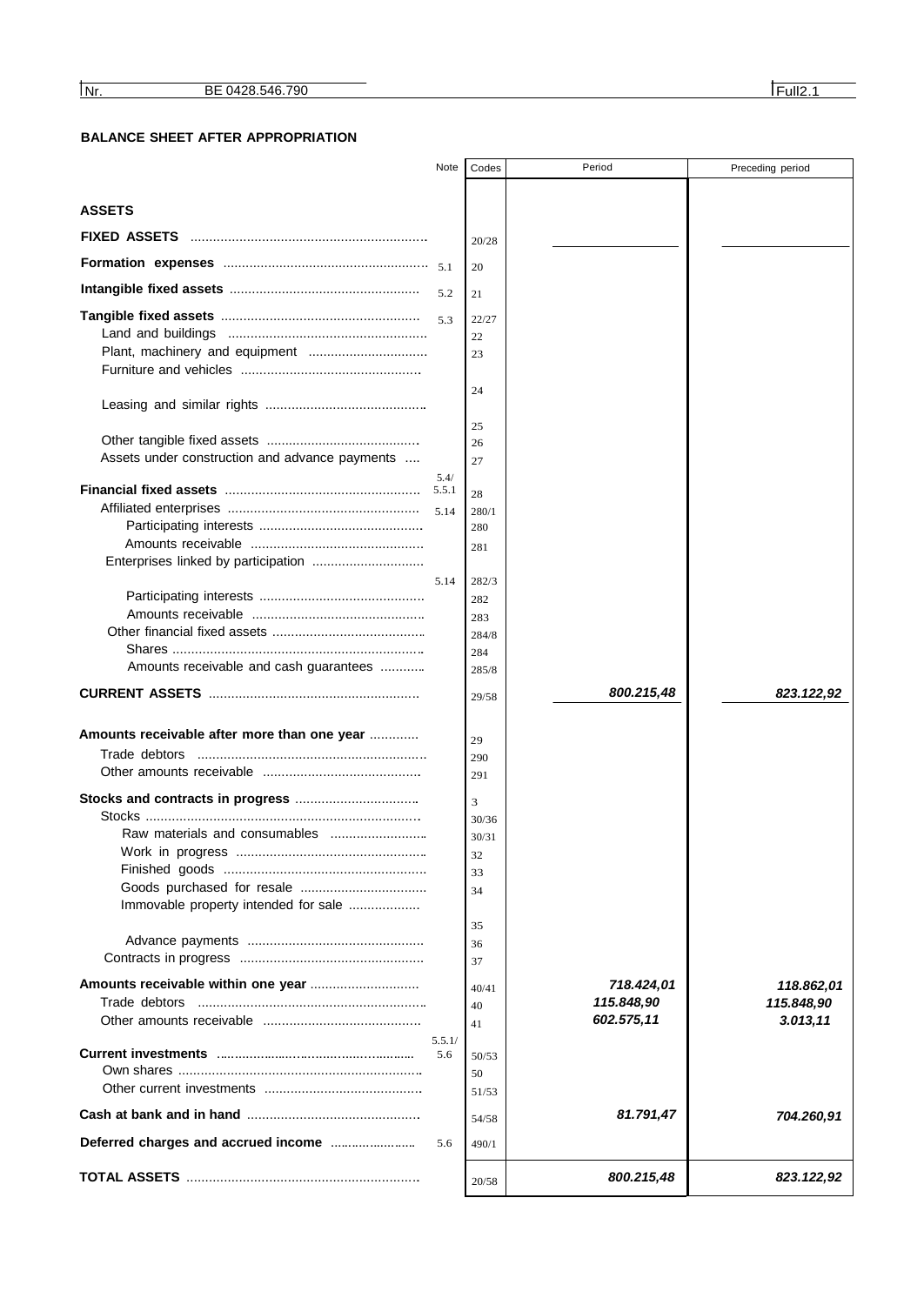|                                                                                            | Note  | Codes        | Period      | Preceding period |
|--------------------------------------------------------------------------------------------|-------|--------------|-------------|------------------|
| <b>EQUITY AND LIABILITIES</b>                                                              |       |              |             |                  |
|                                                                                            |       | 10/15        | 554.047,36  | 553.341,80       |
|                                                                                            | 5.7   |              | 561.825,83  | 561.825,83       |
|                                                                                            |       | 10<br>100    | 561.825,83  | 561.825,83       |
|                                                                                            |       | 101          |             |                  |
|                                                                                            |       | 11           | 851.057,07  | 851.057,07       |
|                                                                                            |       | 12           |             |                  |
|                                                                                            |       |              |             |                  |
|                                                                                            |       | 13           | 1.859,20    | 1.859,20         |
|                                                                                            |       | 130          | 1.859,20    | 1.859,20         |
|                                                                                            |       | 131<br>1310  |             |                  |
|                                                                                            |       | 1311         |             |                  |
|                                                                                            |       | 132          |             |                  |
|                                                                                            |       | 133          |             |                  |
| Accumulated profits (losses)  (+}/(-}                                                      |       | 14           | -860.694,74 | -861.400,30      |
|                                                                                            |       | 15           |             |                  |
| Advance to associates on the sharing out of the                                            |       | 19           |             |                  |
| <b>PROVISIONS AND DEFERRED TAXES </b>                                                      |       | 16           |             |                  |
|                                                                                            |       | 160/5        |             |                  |
|                                                                                            |       | 160          |             |                  |
| Taxes                                                                                      |       | 161          |             |                  |
|                                                                                            | 5.8   | 162<br>163/5 |             |                  |
|                                                                                            |       | 168          |             |                  |
|                                                                                            |       | 17/49        | 246.168,12  | 269.781,12       |
| Amounts payable after more than one year                                                   | 5.9   | 17           |             |                  |
|                                                                                            |       | 170/4        |             |                  |
|                                                                                            |       | 170          |             |                  |
|                                                                                            |       | 171          |             |                  |
| Leasing and other similar obligations                                                      |       | 172          |             |                  |
| Credit institutions                                                                        |       | 173          |             |                  |
|                                                                                            |       | 174          |             |                  |
|                                                                                            |       | 175<br>1750  |             |                  |
|                                                                                            |       | 1751         |             |                  |
| Advances received on contracts in progress                                                 |       | 176          |             |                  |
|                                                                                            |       | 178/9        |             |                  |
|                                                                                            |       | 42/48        | 246.168,12  | 269.781,12       |
| Current portion of amounts payable after more than<br>one year falling due within one year | 59    | 42           |             |                  |
|                                                                                            |       | 43           |             |                  |
|                                                                                            |       | 430/8        |             |                  |
|                                                                                            |       | 439          |             |                  |
|                                                                                            |       | 44           | 197.929,54  | 221.542,54       |
|                                                                                            |       | 440/4        | 197.929,54  | 221.542,54       |
| Advances received on contracts in progress                                                 |       | 441          |             |                  |
| Taxes, remuneration and social security                                                    |       | 46           |             |                  |
|                                                                                            | 5.9   | 45           | 94,05       | 94,05            |
|                                                                                            |       | 450/3        | 94,05       | 94,05            |
|                                                                                            |       | 454/9        |             |                  |
|                                                                                            |       | 47/48        | 48.144,53   | 48.144,53        |
|                                                                                            | $5-9$ | 492/3        |             |                  |
|                                                                                            |       | 10/49        | 800.215,48  | 823.122,92       |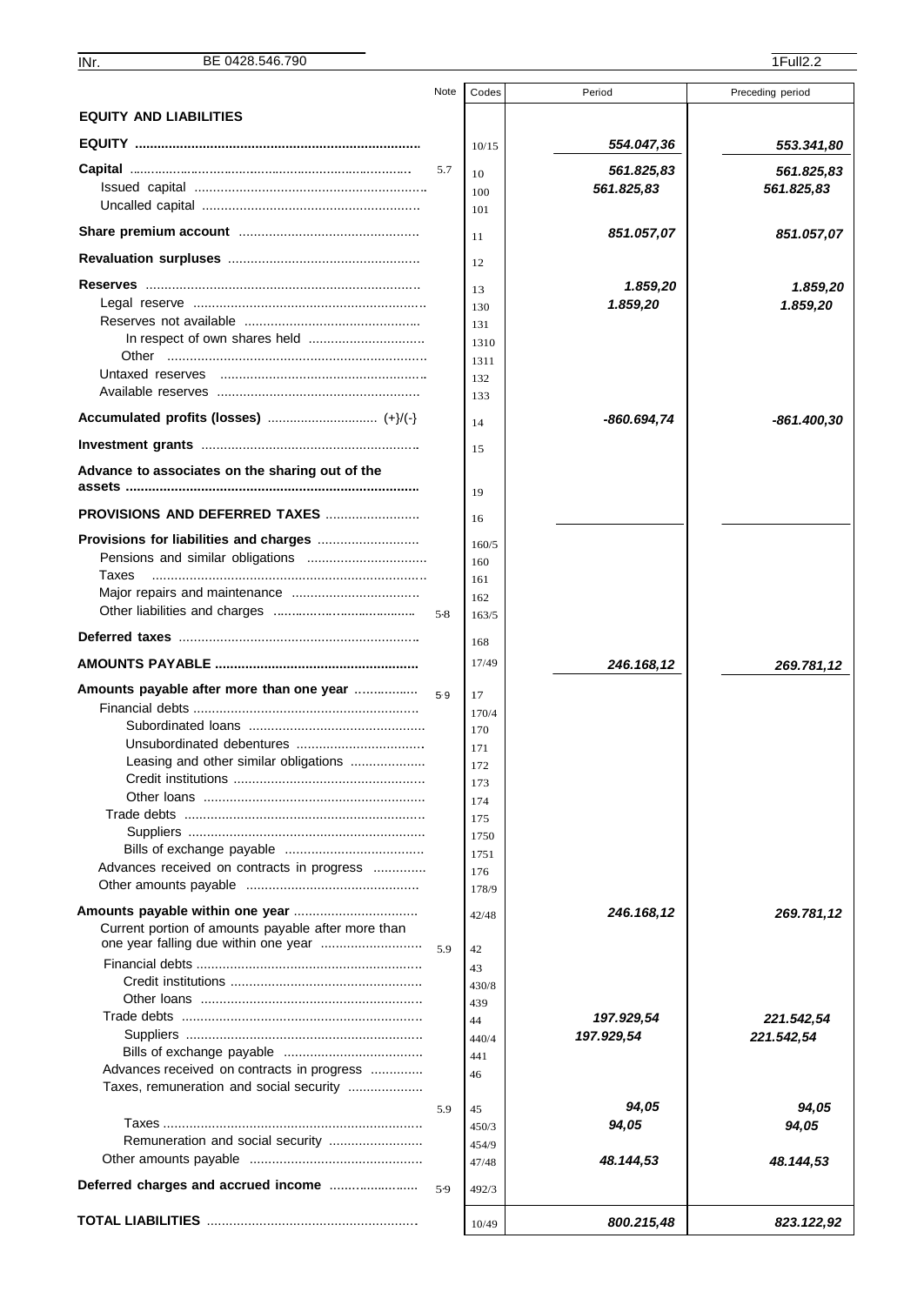**INF.** BE 0428.546.790

## **INCOME STATEMENT**

| Note | Codes                                                            | Period              | Preceding period                   |
|------|------------------------------------------------------------------|---------------------|------------------------------------|
|      | 70174                                                            |                     | 2.542,51                           |
| 5.10 | 71<br>72<br>74<br>60/64<br>60<br>600/8<br>609<br>61<br>62<br>630 |                     | 2.542,51<br>14.426,82<br>14.426,82 |
| 5.10 | 631/4<br>63517<br>640/8<br>649                                   |                     |                                    |
|      |                                                                  |                     | -11.884,31                         |
| 5.11 | 75<br>750<br>751<br>752/9                                        | 705,56              | 103,45<br>103,45                   |
|      | 65<br>650                                                        |                     | 1.675,03                           |
|      | 651                                                              |                     |                                    |
|      |                                                                  |                     | 1.675,03                           |
|      | 9902                                                             | 705,56              | -13.455,89                         |
|      |                                                                  | 70<br>9901<br>652/9 | 705,56                             |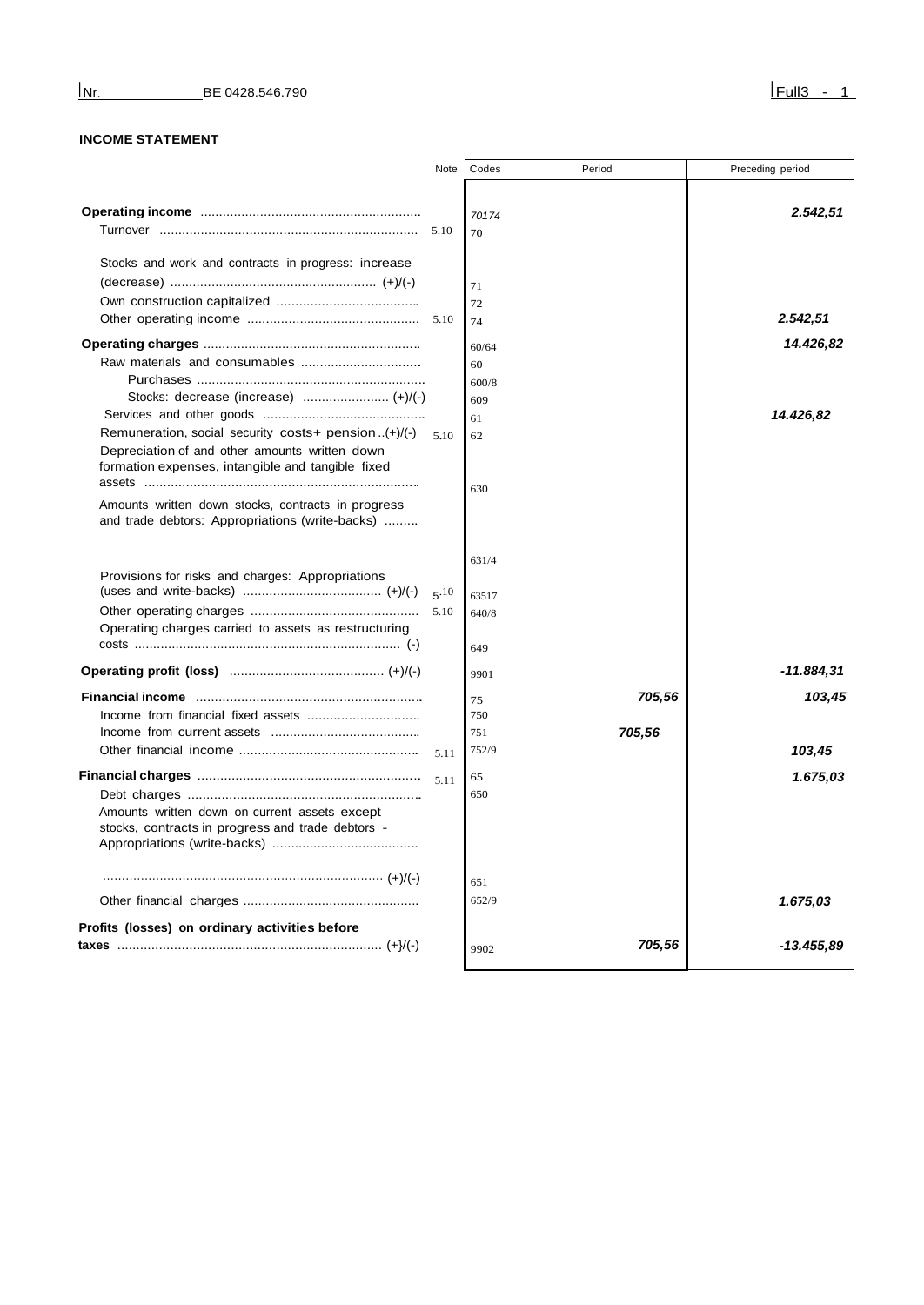|                                                                                                | Note | Codes | Period | Preceding period |
|------------------------------------------------------------------------------------------------|------|-------|--------|------------------|
|                                                                                                |      |       |        |                  |
|                                                                                                |      | 76    |        |                  |
| Write-back of depreciation and of amounts written<br>down intangible and tangible fixed assets |      |       |        |                  |
|                                                                                                |      | 760   |        |                  |
| Write-back of amounts written down financial fixed                                             |      |       |        |                  |
|                                                                                                |      | 761   |        |                  |
| Write-back of provisions for extraordinary liabilities                                         |      |       |        |                  |
|                                                                                                |      | 762   |        |                  |
|                                                                                                |      | 763   |        |                  |
|                                                                                                |      | 764/9 |        |                  |
|                                                                                                |      |       |        |                  |
|                                                                                                |      | 66    |        |                  |
| Extraordinary depreciation of and extraordinary                                                |      |       |        |                  |
| amounts written down formation expenses, intangible                                            |      |       |        |                  |
|                                                                                                |      |       |        |                  |
|                                                                                                |      | 660   |        |                  |
| Amounts written down financial fixed assets                                                    |      | 661   |        |                  |
| Provisions for extraordinary liabilities and charges                                           |      |       |        |                  |
|                                                                                                |      | 662   |        |                  |
|                                                                                                |      |       |        |                  |
|                                                                                                |      | 663   |        |                  |
| Extraordinary charges carried to assets as                                                     |      | 664/8 |        |                  |
|                                                                                                |      | 669   |        |                  |
|                                                                                                |      |       |        |                  |
|                                                                                                |      |       |        |                  |
|                                                                                                |      | 9903  | 705,56 | -13.455.89       |
|                                                                                                |      | 780   |        |                  |
|                                                                                                |      | 680   |        |                  |
|                                                                                                | 5.12 | 67177 |        |                  |
|                                                                                                |      | 670/3 |        |                  |
| Adjustment of income taxes and write-back of tax                                               |      |       |        |                  |
|                                                                                                |      | 77    |        |                  |
|                                                                                                |      | 9904  | 705,56 | -13.455.89       |
|                                                                                                |      | 789   |        |                  |
|                                                                                                |      |       |        |                  |
|                                                                                                |      | 689   |        |                  |
|                                                                                                |      |       |        |                  |
|                                                                                                |      | 9905  | 705,56 | -13.455,89       |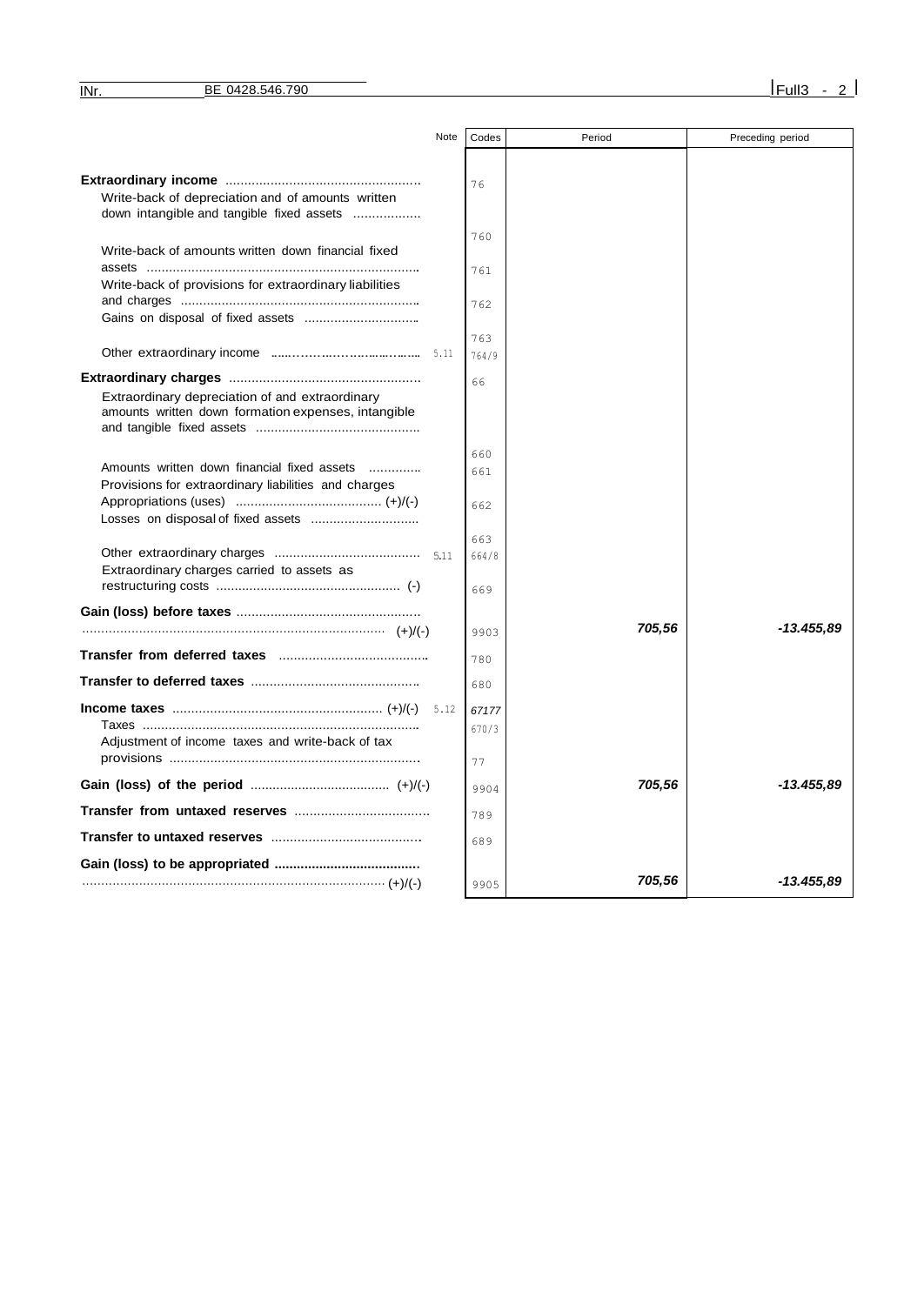## **APPROPRIATION ACCOUNT**

|                  | Codes         | Period                | Preceding period          |
|------------------|---------------|-----------------------|---------------------------|
|                  |               |                       |                           |
|                  | 9906          | -860.694,74           | -861.400.30               |
|                  | (9905)<br>14P | 705,56<br>-861.400.30 | -13.455,89<br>-847.944,41 |
|                  |               |                       |                           |
|                  |               |                       |                           |
|                  | (14)          | -860.694,74           | -861.400.30               |
|                  | 794           |                       |                           |
| <b>Dividends</b> |               |                       |                           |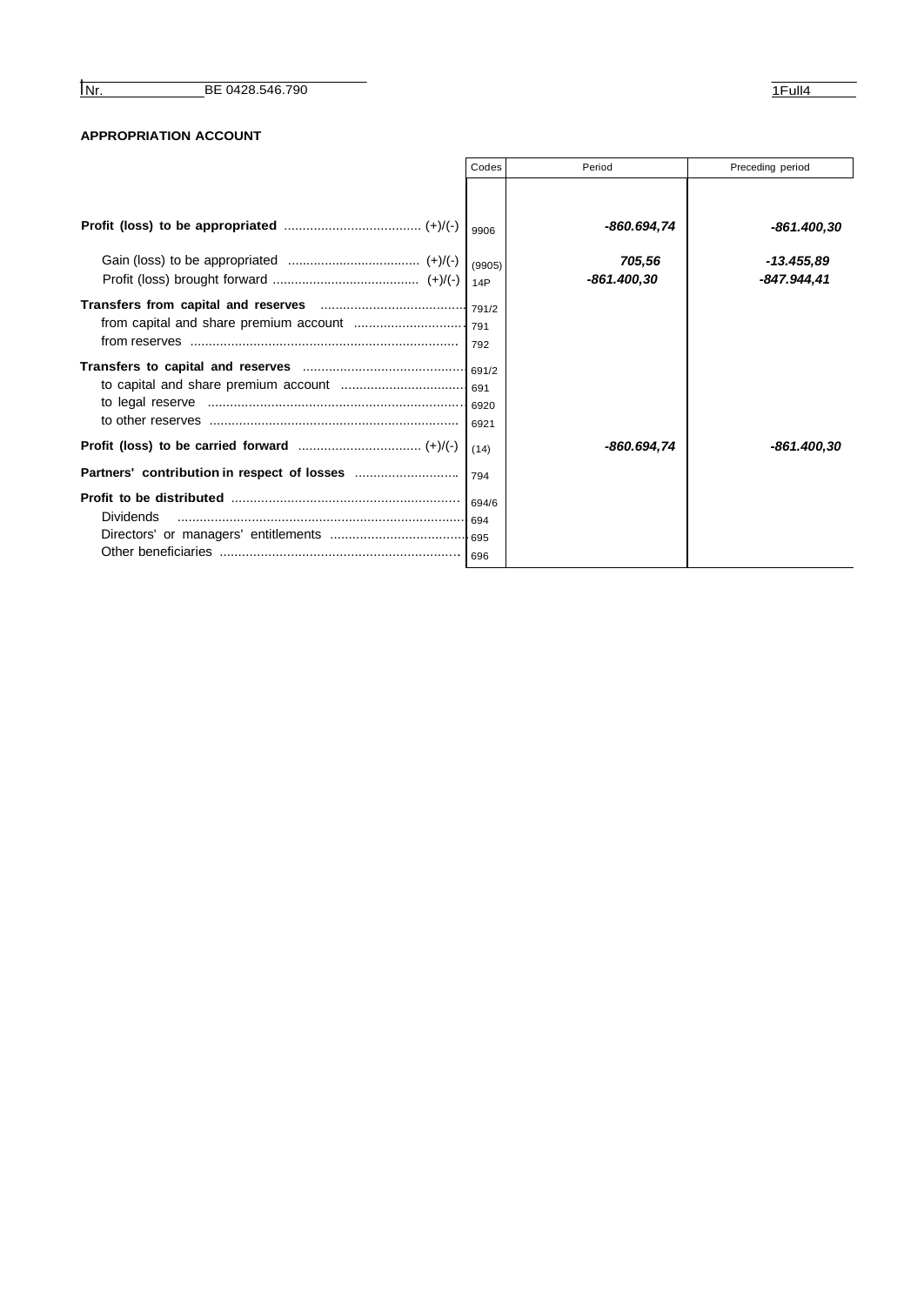| l Nr. | BE 0428.546.790 | Full5<br>. |
|-------|-----------------|------------|
|       |                 |            |

|                                                                         | Codes | Period          | Preceding period |
|-------------------------------------------------------------------------|-------|-----------------|------------------|
| CONCESSIONS, PATENTS, LICENCES AND SIMILAR RIGHTS                       |       |                 |                  |
|                                                                         |       |                 |                  |
|                                                                         |       |                 |                  |
|                                                                         |       |                 |                  |
|                                                                         |       | xxxxxxxxxxxxxxx | 878.401,48       |
| Movements during the period                                             |       |                 |                  |
|                                                                         |       |                 |                  |
|                                                                         |       |                 |                  |
|                                                                         | 8042  |                 |                  |
|                                                                         |       | 878.401,48      |                  |
|                                                                         |       |                 |                  |
| Depreciation and amounts written down at the end of the period    8122P |       | xxxxxxxxxxxxxxx | 878.401,48       |
| Movements during the period                                             |       |                 |                  |
| Recorded                                                                |       |                 |                  |
|                                                                         |       |                 |                  |
|                                                                         |       |                 |                  |
|                                                                         |       |                 |                  |
|                                                                         | 8112  |                 |                  |
| Depreciation and amounts written down at the end of the period          | 8122  | 878.401.48      |                  |
|                                                                         |       |                 |                  |
|                                                                         |       |                 |                  |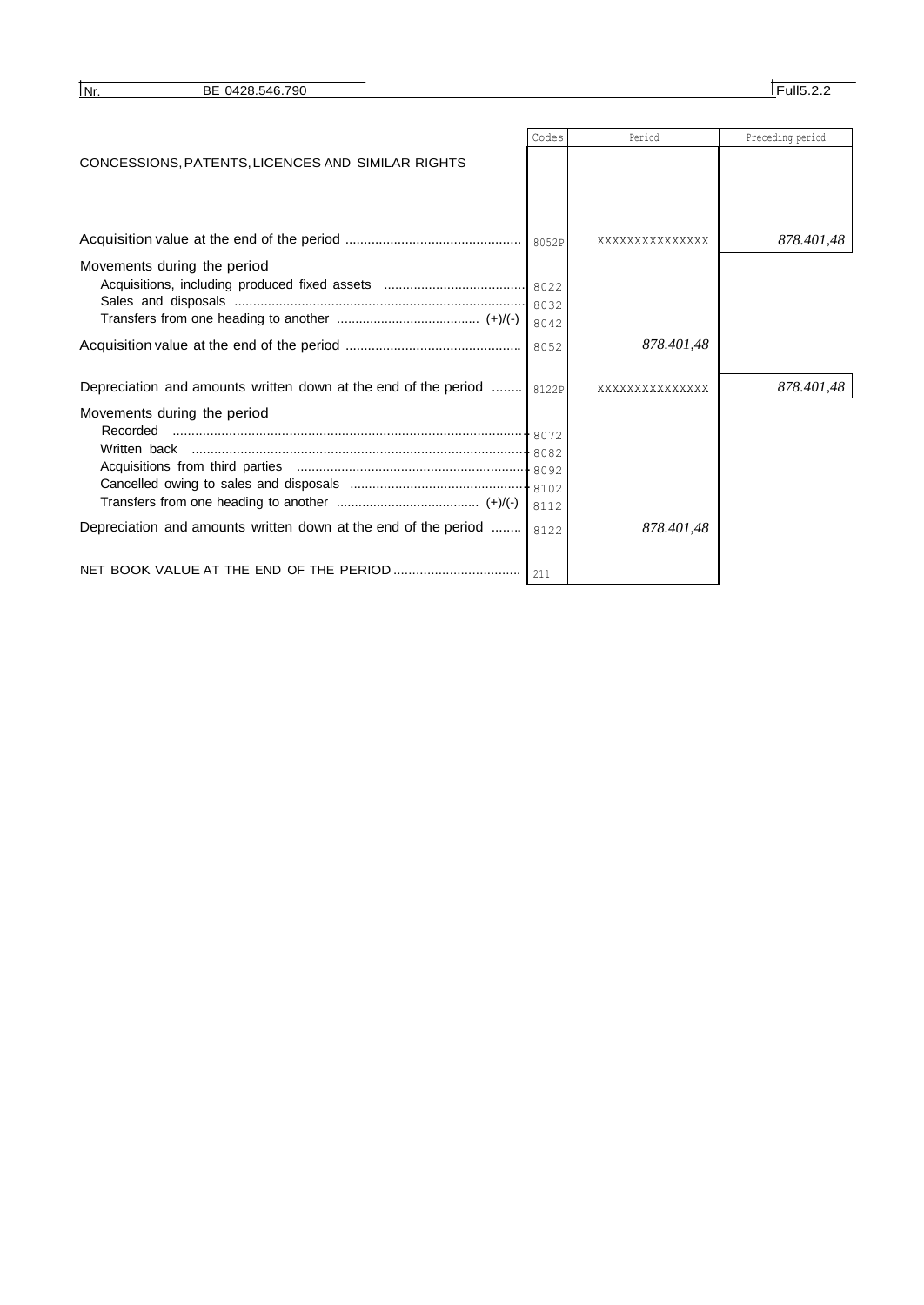**INF.** BE 0428.546.790

|                                                                | Codes | Period          | Preceding period |
|----------------------------------------------------------------|-------|-----------------|------------------|
|                                                                |       |                 |                  |
| PLANT, MACHINERY AND EQUIPMENT                                 |       |                 |                  |
|                                                                |       |                 |                  |
|                                                                | 8192P | XXXXXXXXXXXXXX  | 57.641,95        |
| Movements during the period                                    |       |                 |                  |
|                                                                |       |                 |                  |
|                                                                |       |                 |                  |
|                                                                | 8182  |                 |                  |
|                                                                | 8192  | 57.641,95       |                  |
|                                                                |       |                 |                  |
|                                                                |       | XXXXXXXXXXXXXX  |                  |
| Movements during the period                                    |       |                 |                  |
|                                                                |       |                 |                  |
|                                                                |       |                 |                  |
| Cancelled                                                      |       |                 |                  |
|                                                                | 8242  |                 |                  |
|                                                                | 8252  |                 |                  |
|                                                                |       |                 |                  |
| Depreciation and amounts written down at the end of the period | 8322P | XXXXXXXXXXXXXXX | 57.641,95        |
| Movements during the period                                    |       |                 |                  |
| Recorded                                                       |       |                 |                  |
|                                                                |       |                 |                  |
|                                                                |       |                 |                  |
|                                                                |       |                 |                  |
|                                                                | 8312  |                 |                  |
| Depreciation and amounts written down at the end of the period | 8322  | 57.641,95       |                  |
|                                                                |       |                 |                  |
|                                                                | (23)  |                 |                  |
|                                                                |       |                 |                  |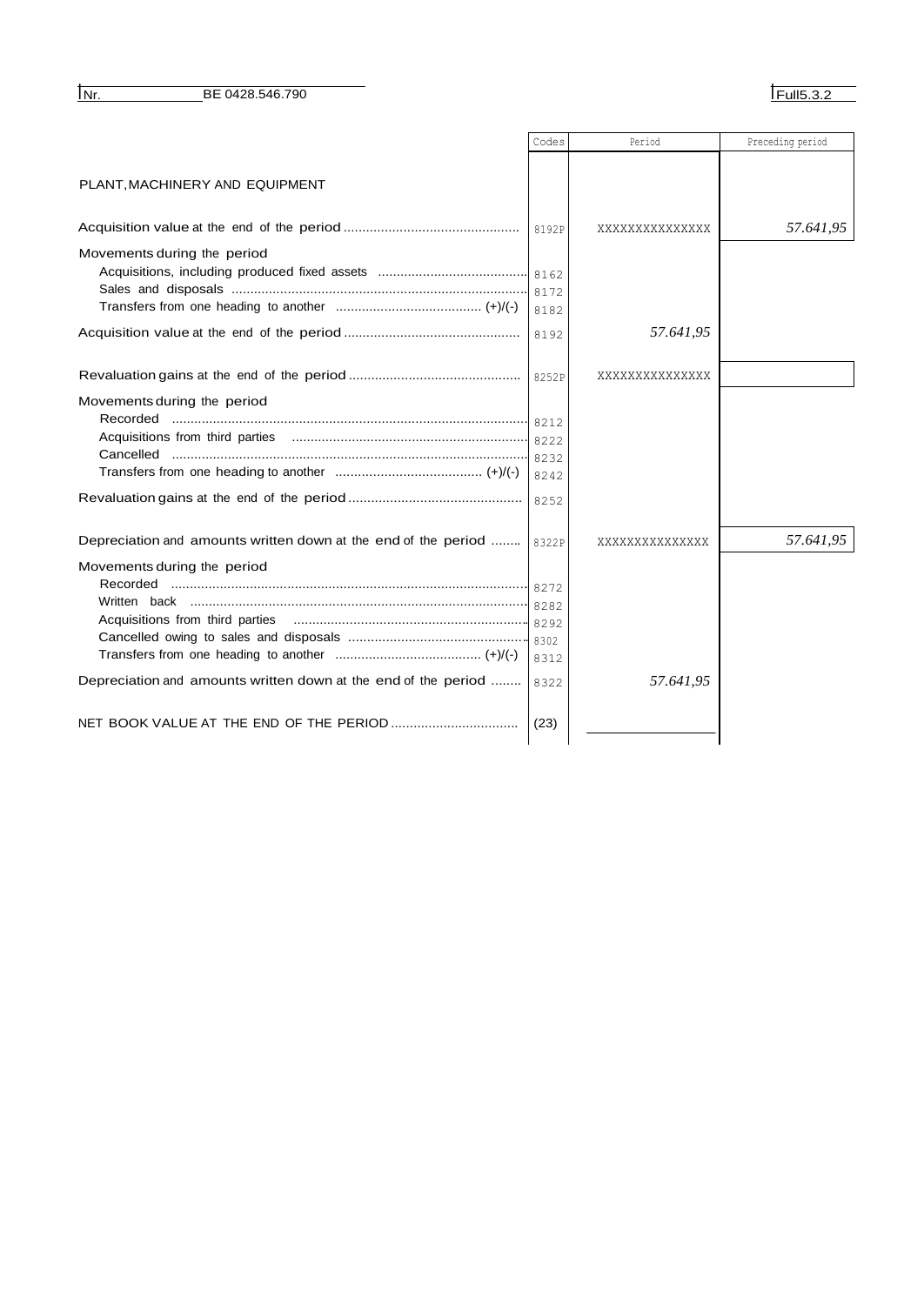|                                                                | Codes | Period          | Preceding period |
|----------------------------------------------------------------|-------|-----------------|------------------|
|                                                                |       |                 |                  |
| <b>FURNITURE AND VEHICLES</b>                                  |       |                 |                  |
|                                                                |       |                 |                  |
|                                                                |       | XXXXXXXXXXXXXXX | 7.560,32         |
| Movements during the period                                    |       |                 |                  |
|                                                                |       |                 |                  |
|                                                                |       |                 |                  |
|                                                                | 8183  |                 |                  |
|                                                                |       | 7.560,32        |                  |
|                                                                |       |                 |                  |
|                                                                |       | XXXXXXXXXXXXXX  |                  |
| Movements during the period                                    |       |                 |                  |
| Recorded                                                       |       |                 |                  |
|                                                                |       |                 |                  |
| Cancelled                                                      |       |                 |                  |
|                                                                | 8243  |                 |                  |
|                                                                | 8253  |                 |                  |
| Depreciation and amounts written down at the end of the period | 8323P | XXXXXXXXXXXXXX  | 7.560,32         |
|                                                                |       |                 |                  |
| Movements during the period<br>Recorded                        |       |                 |                  |
|                                                                |       |                 |                  |
|                                                                |       |                 |                  |
|                                                                |       |                 |                  |
|                                                                | 8313  |                 |                  |
| Depreciation and amounts written down at the end of the period | 8323  | 7.560,32        |                  |
|                                                                |       |                 |                  |
|                                                                | (24)  |                 |                  |
|                                                                |       |                 |                  |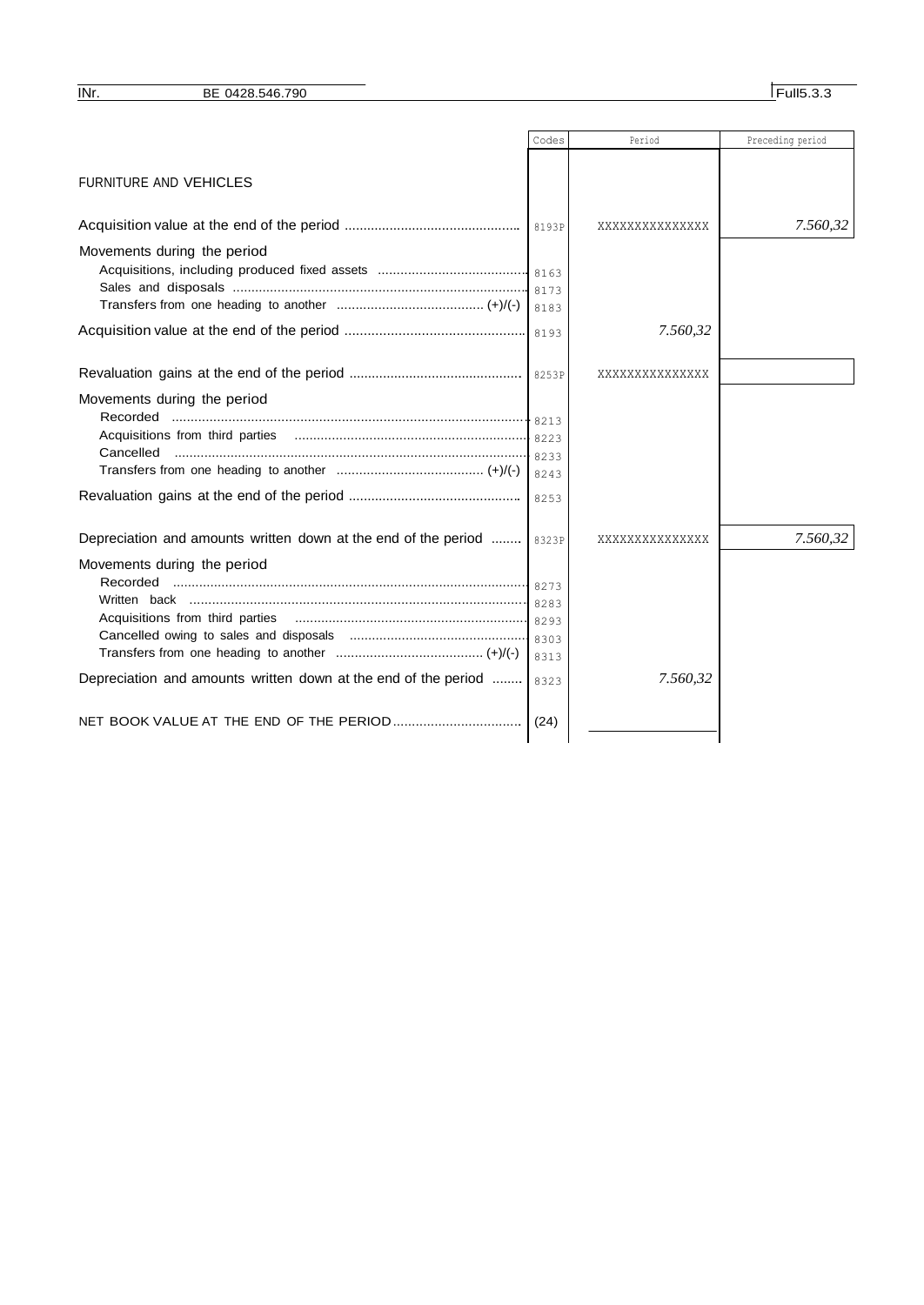Allocation shareholders

## **STATEMENT OF CAPITAL AND SHAREHOLDING STRUCTURE**

|                                                                                                            | Codes | Period                           |       | Preceding period   |
|------------------------------------------------------------------------------------------------------------|-------|----------------------------------|-------|--------------------|
| <b>STATEMENT OF CAPITAL</b>                                                                                |       |                                  |       |                    |
| Social capital                                                                                             |       |                                  |       |                    |
|                                                                                                            | 100P  | XXXXXXXXXXXXXXX                  |       | 561.825,83         |
|                                                                                                            | (100) | 561.825,83                       |       |                    |
|                                                                                                            |       |                                  |       |                    |
|                                                                                                            | Codes | Amounts                          |       | Number of shares   |
| Changes during the period                                                                                  |       |                                  |       |                    |
| Structure of the capital                                                                                   |       |                                  |       |                    |
| Different categories of shares                                                                             |       |                                  |       |                    |
| 1) aandeten zonder vermelding van nominate waarde -<br>2) aandeten zonder vermetding van nominale waarde - |       | 408.699,68                       |       | 8.250              |
| 3) aandeten zonder vermetding van nominate waarde -                                                        |       | 12.632,54<br>140.493,61          |       | 255<br>2.836       |
|                                                                                                            |       |                                  |       | 11.341             |
|                                                                                                            | 8702  | xxxxxxxxxxxxxx<br>xxxxxxxxxxxxxx |       |                    |
|                                                                                                            | 8703  |                                  |       |                    |
|                                                                                                            |       | Uncalled capital                 |       | Called, but unpaid |
|                                                                                                            | Codes |                                  |       | amount             |
| Capital not paid                                                                                           |       |                                  |       |                    |
|                                                                                                            |       |                                  |       | xxxxxxxxxxxxxx     |
|                                                                                                            | 8712  | xxxxxxxxxxxxxx                   |       |                    |
| Shareholders having yet to pay up in full                                                                  |       |                                  |       |                    |
|                                                                                                            |       |                                  |       |                    |
|                                                                                                            |       |                                  | Codes | Period             |
| Own shares                                                                                                 |       |                                  |       |                    |
| Held by the company itself                                                                                 |       |                                  |       |                    |
| Amount of capital held                                                                                     |       |                                  | 8721  |                    |
| Held by its subsidiaries                                                                                   |       |                                  | 8722  |                    |
| Amount of capital held                                                                                     |       |                                  | 8731  |                    |
|                                                                                                            |       |                                  | 8732  |                    |
| <b>Commitments to issue shares</b>                                                                         |       |                                  |       |                    |
| Owing to the exercise of CONVERSION RIGHTS                                                                 |       |                                  |       |                    |
|                                                                                                            |       |                                  | 8740  |                    |
|                                                                                                            |       |                                  | 8741  |                    |
|                                                                                                            |       |                                  | 8742  |                    |
| Owing to exercise of SUBSCRIPTION RIGHTS                                                                   |       |                                  |       |                    |
|                                                                                                            |       |                                  | 8745  |                    |
|                                                                                                            |       |                                  | 8746  |                    |
|                                                                                                            |       |                                  | 8747  |                    |
|                                                                                                            |       |                                  | 8751  |                    |
|                                                                                                            |       |                                  |       |                    |
|                                                                                                            |       |                                  | Codes | Period             |
| Shares issued, not representing capital                                                                    |       |                                  |       |                    |
| Distribution                                                                                               |       |                                  |       |                    |
|                                                                                                            |       |                                  | 8761  |                    |
|                                                                                                            |       |                                  | 8762  |                    |

Number of shares held by the company itself .................................................................... Number of shares held by its subsidiaries .........................................................................

8771 8781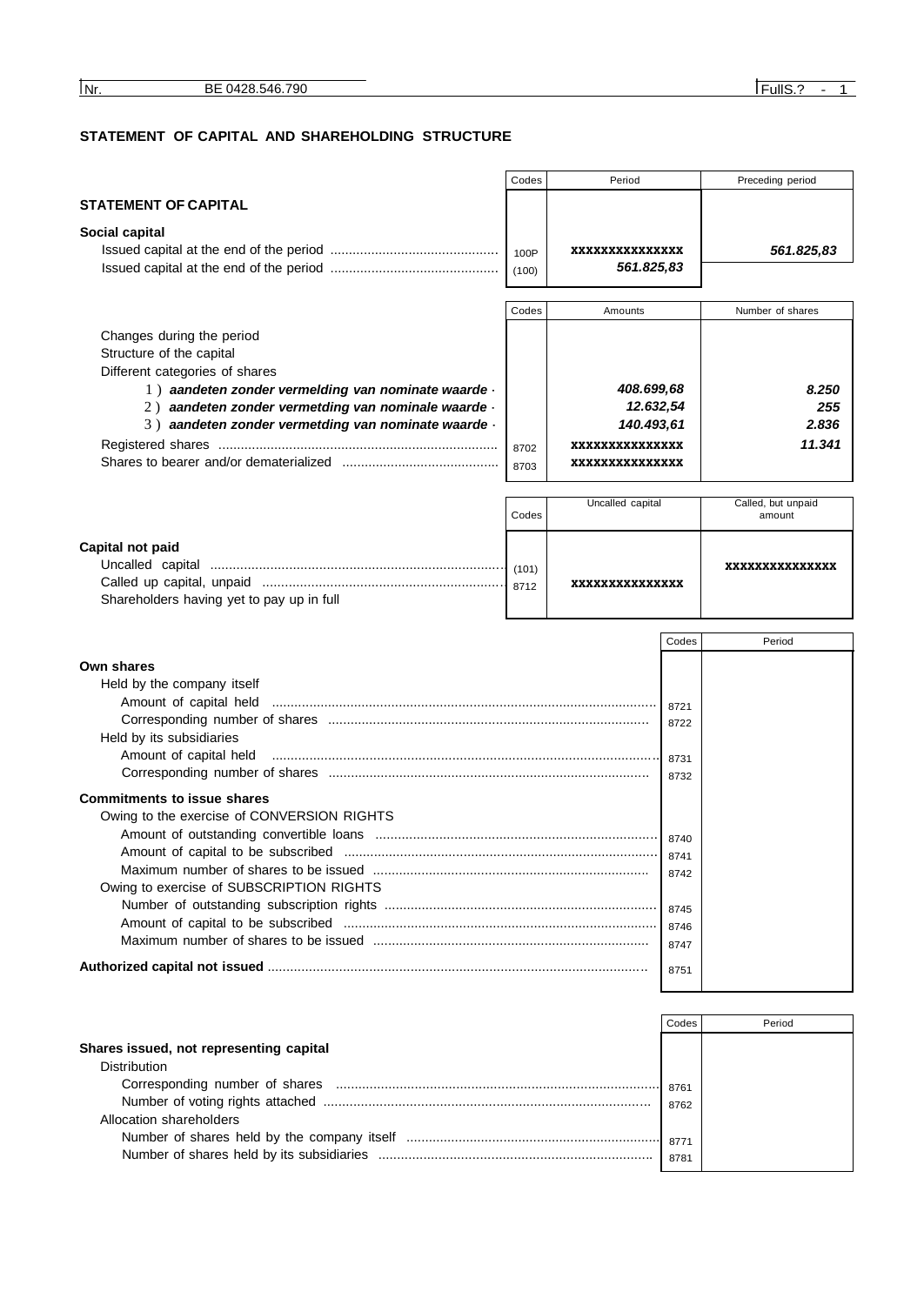STRUCTURE OF SHAREHOLDINGS OF THE ENTERPRISE AT YEAR-END CLOSING DATE, AS IT APPEARS FROM THE STATEMENTS RECEIVED BY THE ENTERPRISE

*Ranbaxy Netherlands BV* 

*Rokin 55*

*1012 KK Amsterdam, Nederland* 

*aantal aandelen 11.228*

*Ranbaxy Holdings UK ltd*

*Building 4, Chiswick Park*

*566 Chiswick High Road* 

*London, W4 5YE, UK* 

*aantal aandelen 113*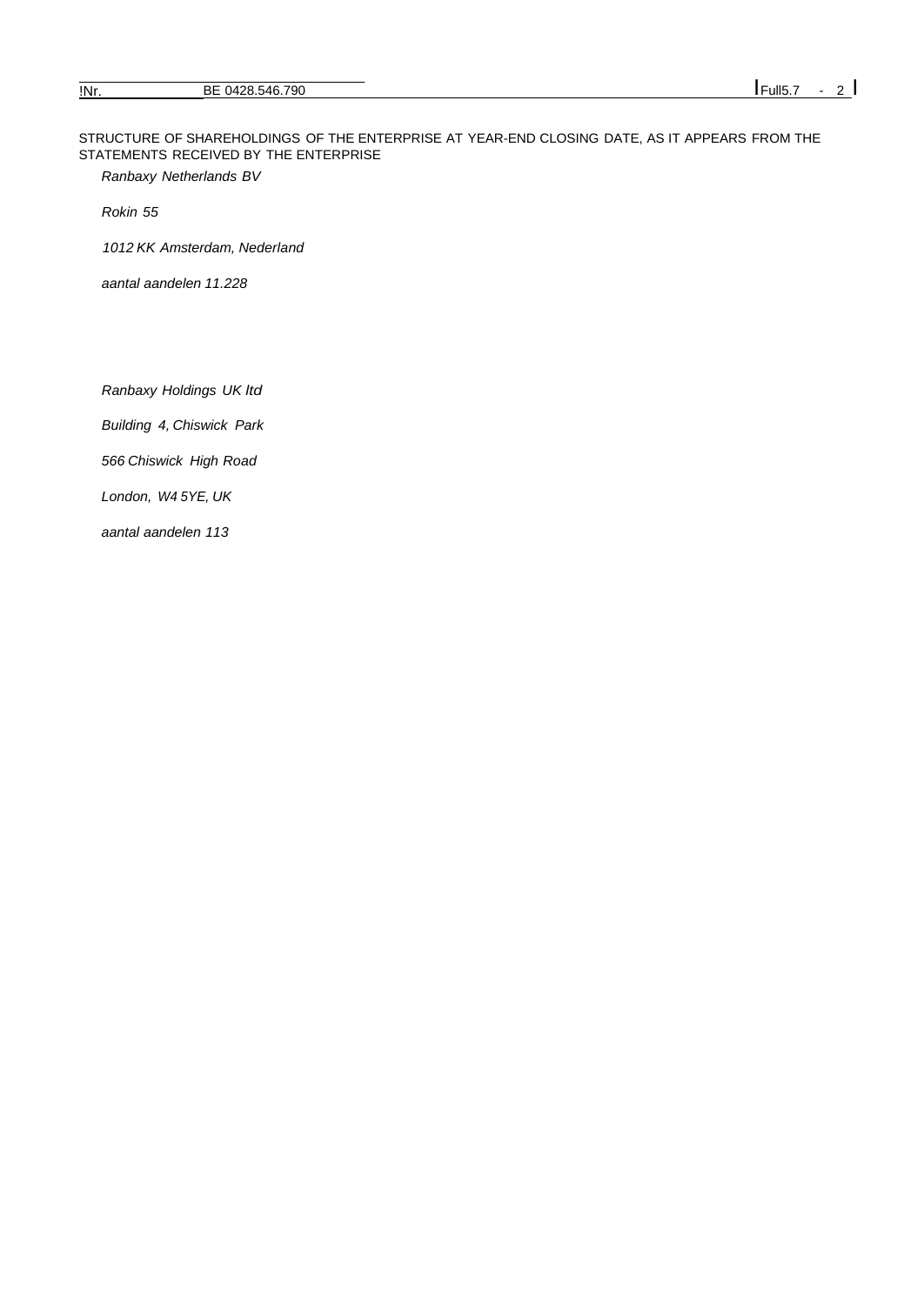$INT.$ 

## STATEMENT OF AMOUNTS PAYABLE AND ACCRUED CHARGES AND DEFERRED INCOME (LIABILITIES)

|                                                                                                                             | Codes | Period |
|-----------------------------------------------------------------------------------------------------------------------------|-------|--------|
| BREAKDOWN OF AMOUNTS PAYABLE WITH AN ORIGINAL PERIOD TO MATURITY OF<br>MORE THAN ONE YEAR, ACCORDING TO THEIR RESIDUAL TERM |       |        |
| Current portion of amounts payable after more than one year falling due within one year                                     |       |        |
|                                                                                                                             | 8801  |        |
| Subordinated loans …………………………………………………………………………………………                                                                       | 8811  |        |
|                                                                                                                             |       |        |
|                                                                                                                             | 8821  |        |
|                                                                                                                             | 8831  |        |
|                                                                                                                             | 8841  |        |
|                                                                                                                             | 8851  |        |
|                                                                                                                             | 8861  |        |
|                                                                                                                             | 8871  |        |
|                                                                                                                             | 8881  |        |
|                                                                                                                             | 8891  |        |
|                                                                                                                             | 8901  |        |
| Total current portion of amounts payable after more than one year falling due within one                                    |       |        |
|                                                                                                                             | (42)  |        |
|                                                                                                                             |       |        |
| Amounts payable with a remaining term of more than one but not more than five years                                         |       |        |
|                                                                                                                             | 8802  |        |
| Subordinated loans …………………………………………………………………………………………                                                                       | 8812  |        |
|                                                                                                                             | 8822  |        |
|                                                                                                                             | 8832  |        |
|                                                                                                                             | 8842  |        |
|                                                                                                                             | 8852  |        |
|                                                                                                                             | 8862  |        |
|                                                                                                                             |       |        |
|                                                                                                                             | 8872  |        |
|                                                                                                                             | 8882  |        |
|                                                                                                                             | 8892  |        |
|                                                                                                                             | 8902  |        |
| Total amounts payable with a remaining term of more than one but not more than five                                         |       |        |
|                                                                                                                             | 8912  |        |
| Amounts payable with a remaining term of more than five years                                                               |       |        |
|                                                                                                                             | 8803  |        |
|                                                                                                                             | 8813  |        |
|                                                                                                                             | 8823  |        |
|                                                                                                                             | 8833  |        |
|                                                                                                                             | 8843  |        |
|                                                                                                                             | 8853  |        |
|                                                                                                                             | 8863  |        |
|                                                                                                                             | 8873  |        |
|                                                                                                                             | 8883  |        |
|                                                                                                                             | 8893  |        |
|                                                                                                                             | 8903  |        |
|                                                                                                                             |       |        |
| Total amounts payable with a remaining term of more than five years                                                         | 8913  |        |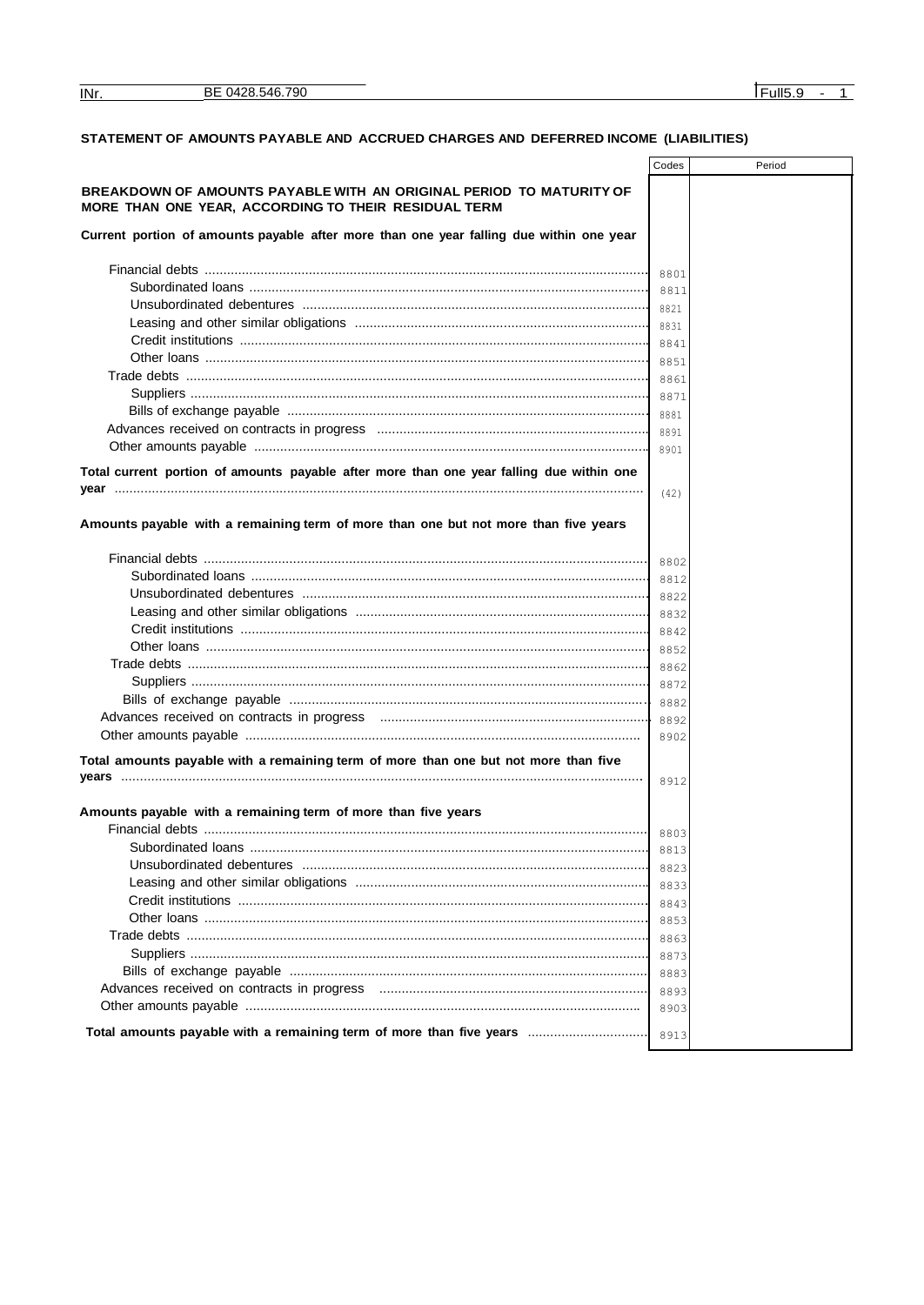| <b>INr</b> | ВF<br>ומז<br>$\Delta F$<br>$\mathbf{z}$<br>IJU. | ⊔ll! |
|------------|-------------------------------------------------|------|

|                                                                                                              | Codes | Period |
|--------------------------------------------------------------------------------------------------------------|-------|--------|
| GUARANTEED AMOUNTS PAYABLE(included in the headings 17 and 41148 of liabilities)                             |       |        |
| Amounts payable guaranteed by the Belgian public authorities                                                 |       |        |
|                                                                                                              | 8921  |        |
|                                                                                                              | 8931  |        |
|                                                                                                              | 8941  |        |
|                                                                                                              | 8951  |        |
|                                                                                                              | 8961  |        |
|                                                                                                              | 8971  |        |
|                                                                                                              | 8981  |        |
|                                                                                                              | 8991  |        |
|                                                                                                              | 9001  |        |
|                                                                                                              | 9011  |        |
|                                                                                                              | 9021  |        |
|                                                                                                              | 9051  |        |
| Total amounts payable guaranteed by the Belgian public authorities                                           | 9061  |        |
| Amounts payable guaranteed by real securities or irrevocably promised by the<br>enterprise on its own assets |       |        |
|                                                                                                              | 8922  |        |
|                                                                                                              | 8932  |        |
|                                                                                                              | 8942  |        |
|                                                                                                              | 8952  |        |
|                                                                                                              | 8962  |        |
|                                                                                                              | 8972  |        |
|                                                                                                              | 8982  |        |
|                                                                                                              | 8992  |        |
|                                                                                                              | 9002  |        |
|                                                                                                              | 9012  |        |
|                                                                                                              | 9022  |        |
|                                                                                                              | 9032  |        |
|                                                                                                              | 9042  |        |
|                                                                                                              | 9052  |        |
| Total amounts payable guaranteed by real securities or irrevocably promised by the                           |       |        |
|                                                                                                              | 9062  |        |

|                                                                 | Codes | Period |
|-----------------------------------------------------------------|-------|--------|
| AMOUNTS PAYABLE FOR TAXES, REMUNERATION AND SOCIAL SECURITY     |       |        |
| Taxes (heading 45013 of the liabilities)                        |       |        |
|                                                                 | 9072  | 94.05  |
|                                                                 | 9073  |        |
|                                                                 | 450   |        |
| Remuneration and social security (heading 45419 of liabilities) |       |        |
|                                                                 | 9076  |        |
|                                                                 | 9077  |        |
|                                                                 |       |        |

DEFERRED CHARGES AND ACCRUED INCOME

Allocation of heading 492/3 of liabilities if the amount is significant

Period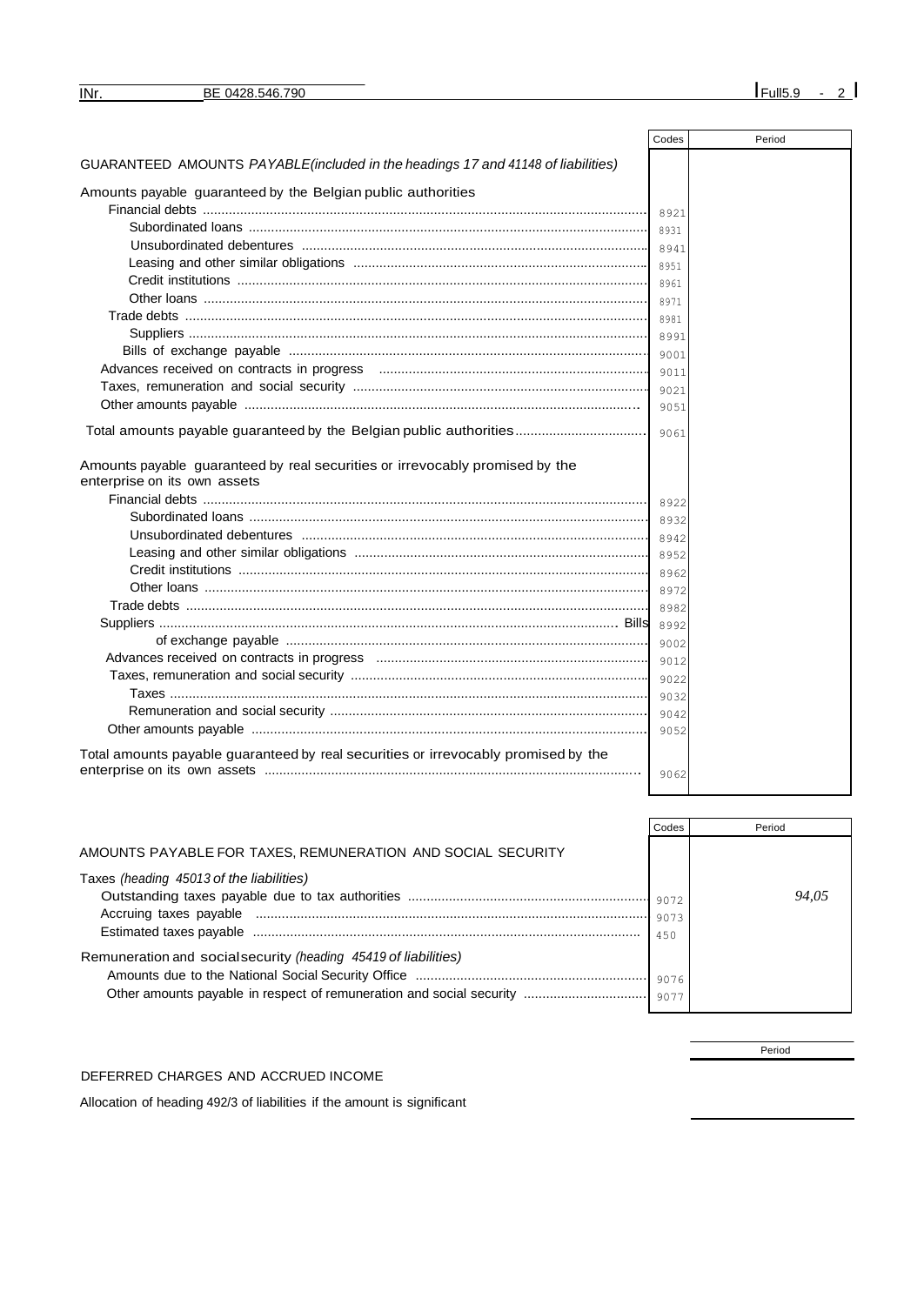## FINANCIAL AND EXTRAORDINARY RESULTS

|                                                                                                            | Codes | Period | Preceding period |
|------------------------------------------------------------------------------------------------------------|-------|--------|------------------|
| <b>FINANCIAL RESULTS</b>                                                                                   |       |        |                  |
| Other financial income<br>Subsidies granted by public authorities and recorded as income for<br>the period |       |        |                  |
|                                                                                                            |       |        |                  |
|                                                                                                            | 9126  |        |                  |
| Allocation other financial income<br>Wisselkoersverschillen<br>1)                                          |       |        | 103,45           |
| 2) Ontvangen rente op vordering                                                                            |       | 705,56 |                  |
|                                                                                                            |       |        |                  |
| Depreciation of loan issue expenses and reimbursement premiums                                             |       |        |                  |
|                                                                                                            | 6501  |        |                  |
|                                                                                                            | 6503  |        |                  |
| Amounts written down on current assets                                                                     |       |        |                  |
| Recorded                                                                                                   | 6510  |        |                  |
|                                                                                                            | 6511  |        |                  |
| Other financial charges                                                                                    |       |        |                  |
|                                                                                                            | 653   |        |                  |
| Provisions of a financial nature                                                                           |       |        |                  |
|                                                                                                            | 6561  |        |                  |
| Allocation other financial charges                                                                         |       |        |                  |

EXTRAORDINARY RESULTS

Allocation other extraordinary income Allocation other extraordinary charges

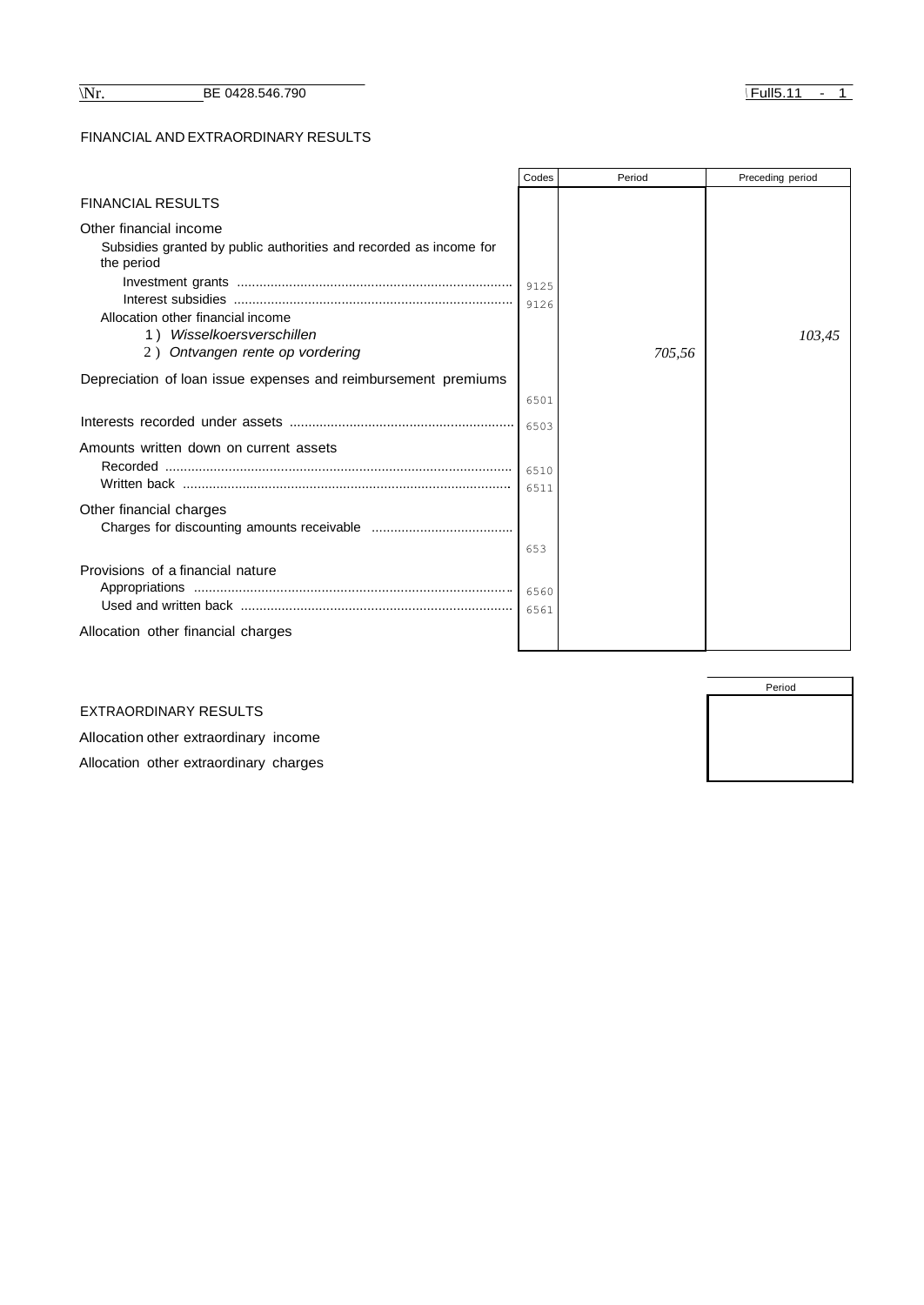|                                                                                                                                                                                  | Codes        | Period |
|----------------------------------------------------------------------------------------------------------------------------------------------------------------------------------|--------------|--------|
| <b>INCOME TAXES</b>                                                                                                                                                              |              |        |
|                                                                                                                                                                                  |              |        |
| Excess of income tax payments and withholding taxes paid included in assets                                                                                                      |              |        |
|                                                                                                                                                                                  | 9136<br>9137 |        |
|                                                                                                                                                                                  | 9138         |        |
|                                                                                                                                                                                  | 9139         |        |
|                                                                                                                                                                                  |              |        |
|                                                                                                                                                                                  | 9140         |        |
| In so far as taxes of the current period are materially affected by differences between the<br>profit before taxes as stated in annual accounts and the estimated taxable profit |              |        |

Impact of extraordinary results on the amount of the income taxes relating to the current period

|                          | Codes | Period     |
|--------------------------|-------|------------|
| Status of deferred taxes |       |            |
|                          | 9141  | 697.087.74 |
|                          |       |            |
|                          | 9142  | 697.087.74 |
|                          |       |            |
|                          | 9144  |            |
|                          |       |            |
|                          |       |            |

|                                                                    | Codes        | Period | Preceding period |
|--------------------------------------------------------------------|--------------|--------|------------------|
| VALUE ADDED TAXES AND OTHER TAXES BORNE BY THIRD<br><b>PARTIES</b> |              |        |                  |
| Value added taxes charged                                          | 9145<br>9146 |        | 3.668.19         |
| Amounts withheld on behalf of third party                          | 9147         |        |                  |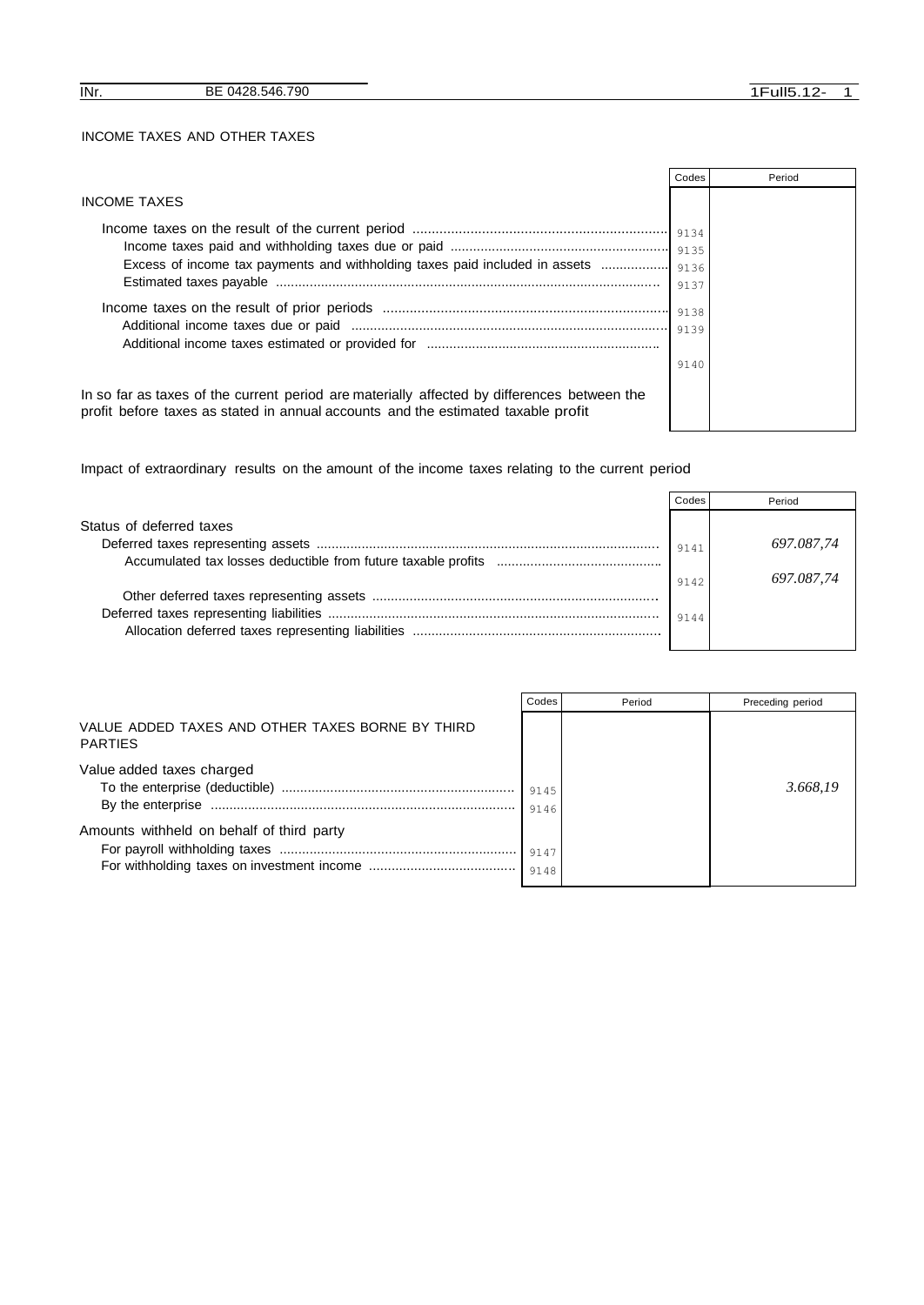## **RELATIONSHIPS WITH AFFILIATED ENTERPRISES AND ENTERPRISES LINKED BY PARTICIPATING INTERESTS**

|                                                                        | Codes        | Period     | Preceding period |
|------------------------------------------------------------------------|--------------|------------|------------------|
| <b>AFFILIATED ENTERPRISES</b>                                          |              |            |                  |
|                                                                        | (28011)      |            |                  |
|                                                                        | (280)        |            |                  |
|                                                                        | 9271         |            |                  |
|                                                                        | 9281         |            |                  |
| Amounts receivable from affiliated enterprises                         |              | 600.705,56 |                  |
|                                                                        | 9291         |            |                  |
|                                                                        | 9301<br>9311 | 600.705,56 |                  |
|                                                                        |              |            |                  |
|                                                                        | 9321         |            |                  |
| Shares                                                                 | 9331         |            |                  |
|                                                                        | 9341         |            |                  |
|                                                                        | 9351         |            |                  |
|                                                                        | 9361         |            |                  |
|                                                                        | 9371         |            |                  |
| Personal and real guarantees                                           |              |            |                  |
| Provided or irrevocably promised by the enterprise as security for     |              |            |                  |
|                                                                        |              |            |                  |
|                                                                        | 9381         |            |                  |
| Provided or irrevocably promised by affiliated enterprises as security |              |            |                  |
|                                                                        |              |            |                  |
|                                                                        | 9391         |            |                  |
|                                                                        | 9401         |            |                  |
| <b>Financial results</b>                                               |              |            |                  |
|                                                                        |              |            |                  |
|                                                                        | 9421<br>9431 | 705,56     |                  |
|                                                                        |              |            |                  |
|                                                                        |              |            |                  |
|                                                                        | 9471         |            |                  |
|                                                                        |              |            |                  |
| Disposal of fixed assets                                               |              |            |                  |
| Capital gains obtained                                                 |              |            |                  |
|                                                                        | 9491         |            |                  |
| <b>ENTERPRISES LINKED BY PARTICIPATION</b>                             |              |            |                  |
|                                                                        |              |            |                  |
|                                                                        | (28213)      |            |                  |
| Participating interests                                                | (282)        |            |                  |
|                                                                        | 9272         |            |                  |
|                                                                        | 9282         |            |                  |
|                                                                        | 9292         |            |                  |
|                                                                        | 9302         |            |                  |
|                                                                        | 9312         |            |                  |
|                                                                        |              |            |                  |
|                                                                        | 9352         |            |                  |
|                                                                        | 9362         |            |                  |
|                                                                        | 9372         |            |                  |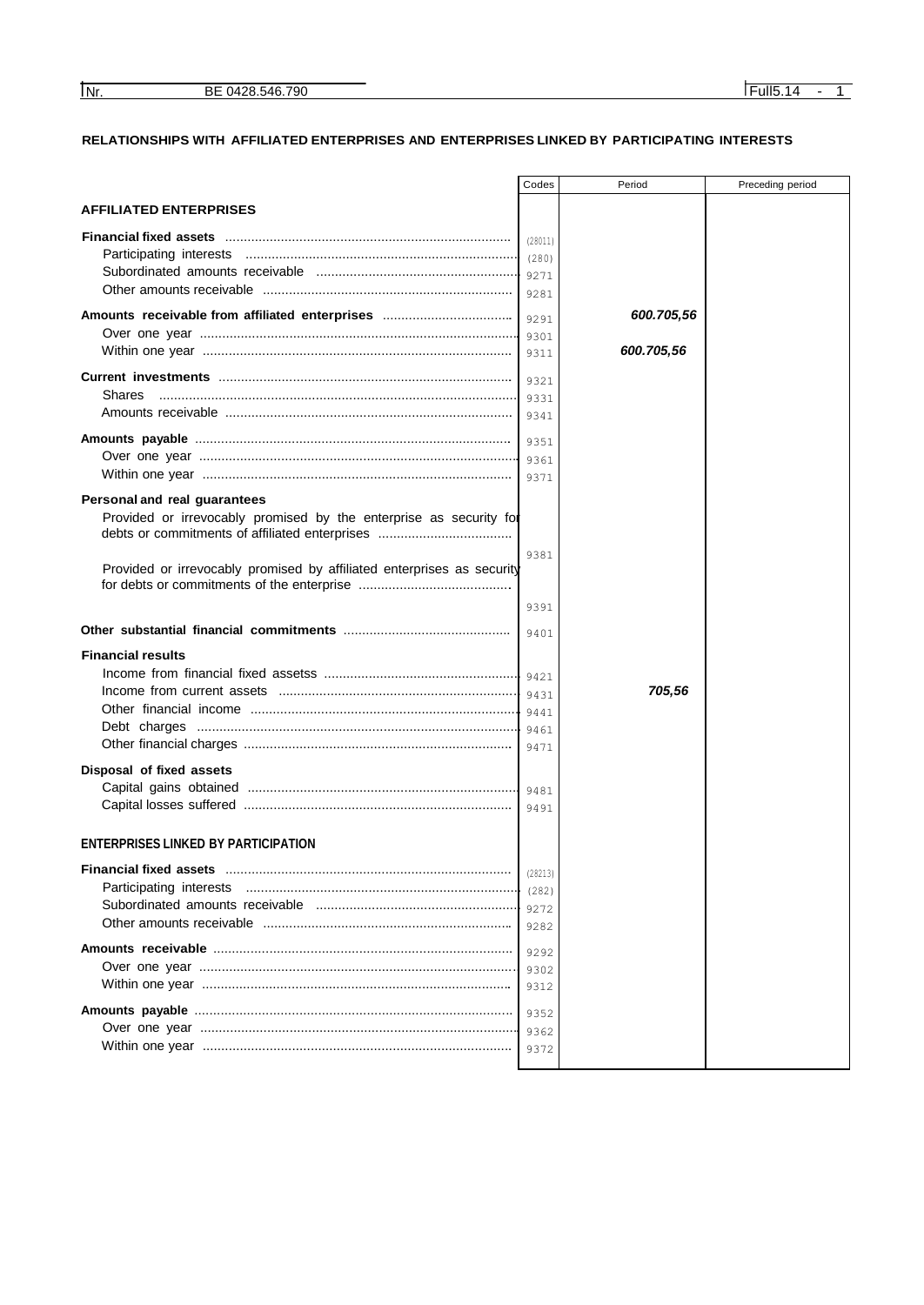| Period |
|--------|
|        |
|        |
|        |
|        |
|        |
|        |
|        |
|        |
|        |
|        |

TRANSACTIONS WITH ENTERPRISES LINKED BY PARTICIPATING INTERESTS OUT OF MARKET CONDITIONS

Mention of these transactions if they are significant, including the amount of the transactions, the nature of the link, and all information about the transactions which should be necessary to get a better understanding of the situation of the enterprise:

- 1 ) *Bij gebrek aan wettelijke criteria die toelaten*
- 2 ) *om de transacties met verbonden partijen buiten*
- 3 ) *normale mark(tvoorwaarden te inventariseren, kon*
- 4 ) *geen enkele informatie worden opgenomen in de*
- 5 ) *staatXV/1/bis*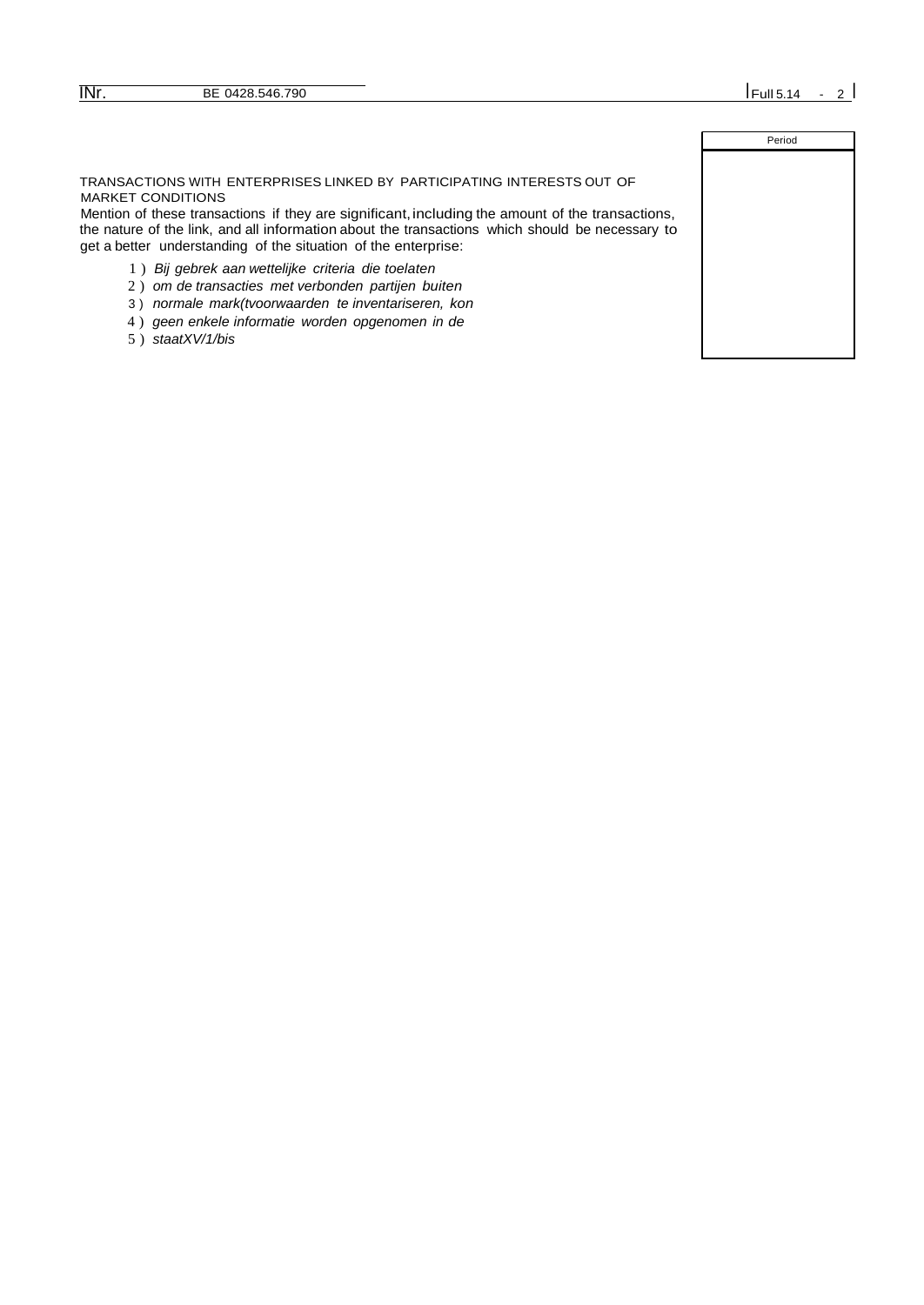## FINANCIAL RELATIONSHIPS WITH

|                                                                                                                                                                                                                    | Code | Period |
|--------------------------------------------------------------------------------------------------------------------------------------------------------------------------------------------------------------------|------|--------|
| DIRECTORS, MANAGERS, INDIVIDUALS OR BODIES CORPORATE WHO CONTROL THE<br>ENTERPRISE WITHOUT BEING ASSOCIATED THEREWITH OR OTHER ENTERPRISES<br>CONTROLLED BY THESE PERSONS                                          |      |        |
|                                                                                                                                                                                                                    | 9500 |        |
| Conditions on amounts receivable from these persons                                                                                                                                                                |      |        |
|                                                                                                                                                                                                                    | 9501 |        |
| Main conditions of these guarantees                                                                                                                                                                                |      |        |
|                                                                                                                                                                                                                    | 9502 |        |
| Main conditions of the other commitments                                                                                                                                                                           |      |        |
| Amount of direct and indirect remunerations and pensions, included in the income statement, as<br>long as this disclosure does not concern exclusively or mainly, the situation of a single<br>identifiable person |      |        |
|                                                                                                                                                                                                                    |      |        |
|                                                                                                                                                                                                                    | 9504 |        |

|                                                                                                           | Code                    | Period   |
|-----------------------------------------------------------------------------------------------------------|-------------------------|----------|
| STATUTORY AUDITORS OR PEOPLE THEY ARE LINKED TO                                                           |                         |          |
|                                                                                                           | 9505                    | 5.000.00 |
| Fees for exceptional services or special missions executed in the company by the<br>statutory auditor     |                         |          |
|                                                                                                           | 95061<br>95063          |          |
| Fees for exceptional services or special missions executed in the company by people they are<br>linked to |                         |          |
|                                                                                                           | 95081<br>95082<br>95083 |          |

Mentions related to article 133, paragraph 6 from the Companies Code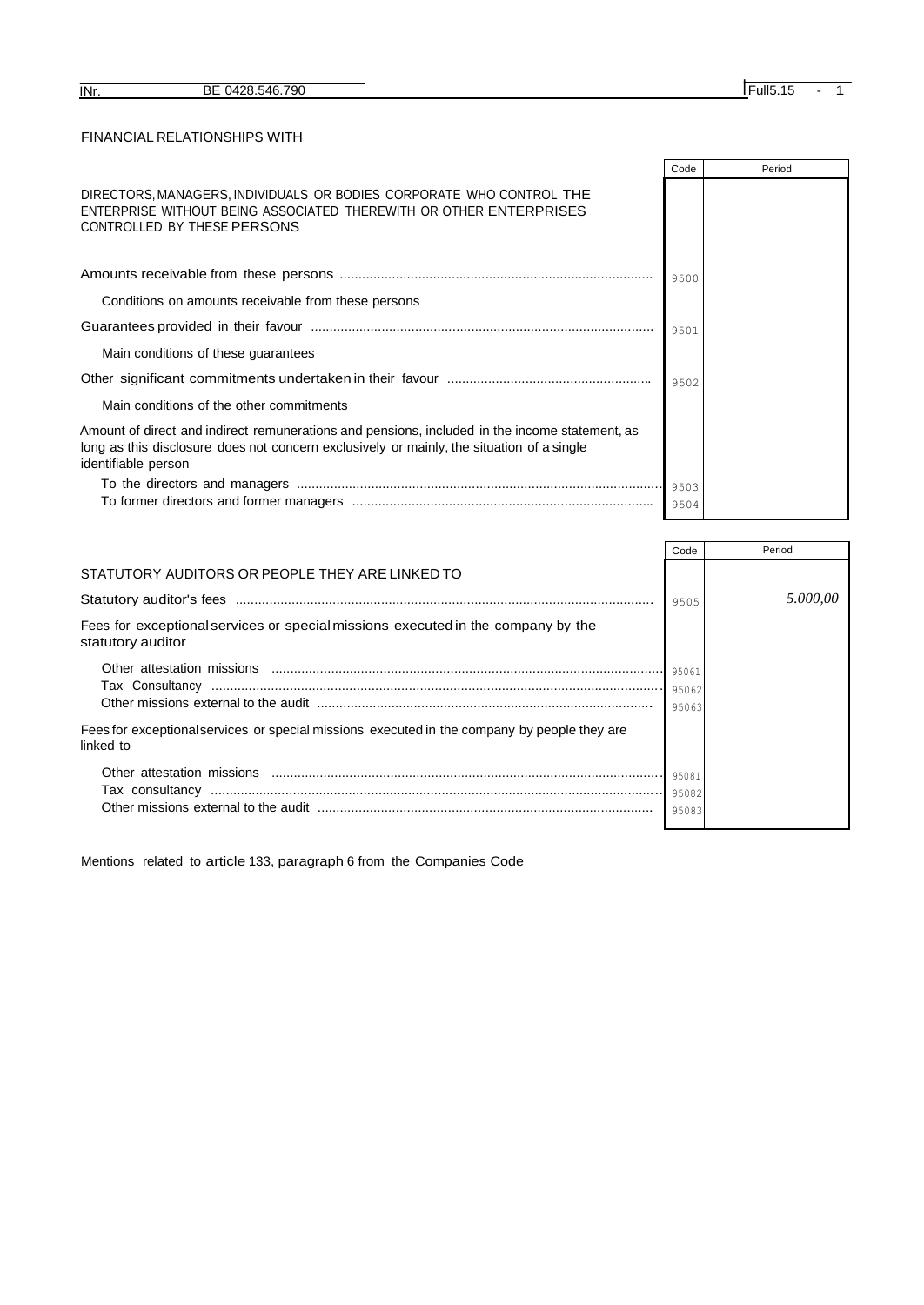#### **INFORMATION RELATING TO CONSOLIDATED ACCOUNTS**

#### **INFORMATION TO DISCLOSE BY EVERY ENTERPRISE THAT IS SUBJECT TO THE PROVISION OF COMPANY LAW ON THE CONSOLIDATED ACCOUNTS OF ENTERPRISES**

#### **The e11terprise has prepared a11d published consolidated accounts and a co11solidated 1eport\***

#### The enterprise has prepared neither consolidated accounts nor a consolidated report since it is exempt because of one **of the following reasons\***

The enterprise and its subsidiaries on consolidated basis exceed not more than one of the limits mentioned in article 16 of Company Law\*

The e11te1 prise itself is a subsidiary of a11 e11terprise wl1icl1 does prepa1 e and publisl1 consolidated accounts i11 wl1icl1 annual accounts of the enterprise are included\*

If yes, justification of the compliance with all conditions for exemption set out in art. 113, par. 2 and 3 of Company Law:

Name, full address of registered office and, for an enterprise governed by Belgian Law, the V. A. T. or national number of the parent company preparing and publishing the consolidated accounts required:

**INFORMATION TO DISCLOSE BY THE REPORTING ENTERPRISE BEING A SUBSIDIARY OR A JOINT SUBSIDIARY**  Name, full address of the registered office and, for an enterprise governed by Belgian Law, the enterprise number of the parent company(ies) and the specification whether the parent company(ies) prepare(s) and publish(es) consolidated accounts in which the annual accounts of the enterprise are included\*\*:

#### 1 ) *Ranbaxy Netherlands BV*

Rokin 55, 1012KK Rokin, Nederland

The parent company prepares and publishes *I* does not prepare and publish-"-the consolidated annual account. Information **co11ce1ning** *I* **not concerning\*** the highest level of the enterprise:

If the parent company(ies) is (are) (an) enterprise(s) governed by foreign law disclose where the consolidated accounts can be obtained\*\*

#### *Ranbaxy Netherlands BV*

Rokin 55, 1012KK Amsterdam, Nederland

Delete where appropriate.

<sup>••</sup> Where the annual accounts of the enterprise are consolidated at different levels, the information should be given for the consolidated aggregate at the highest level on the one hand and the lowest level on the other hand of which the enterprise is a subsidiary and for which consolidated accounts are prepared and published.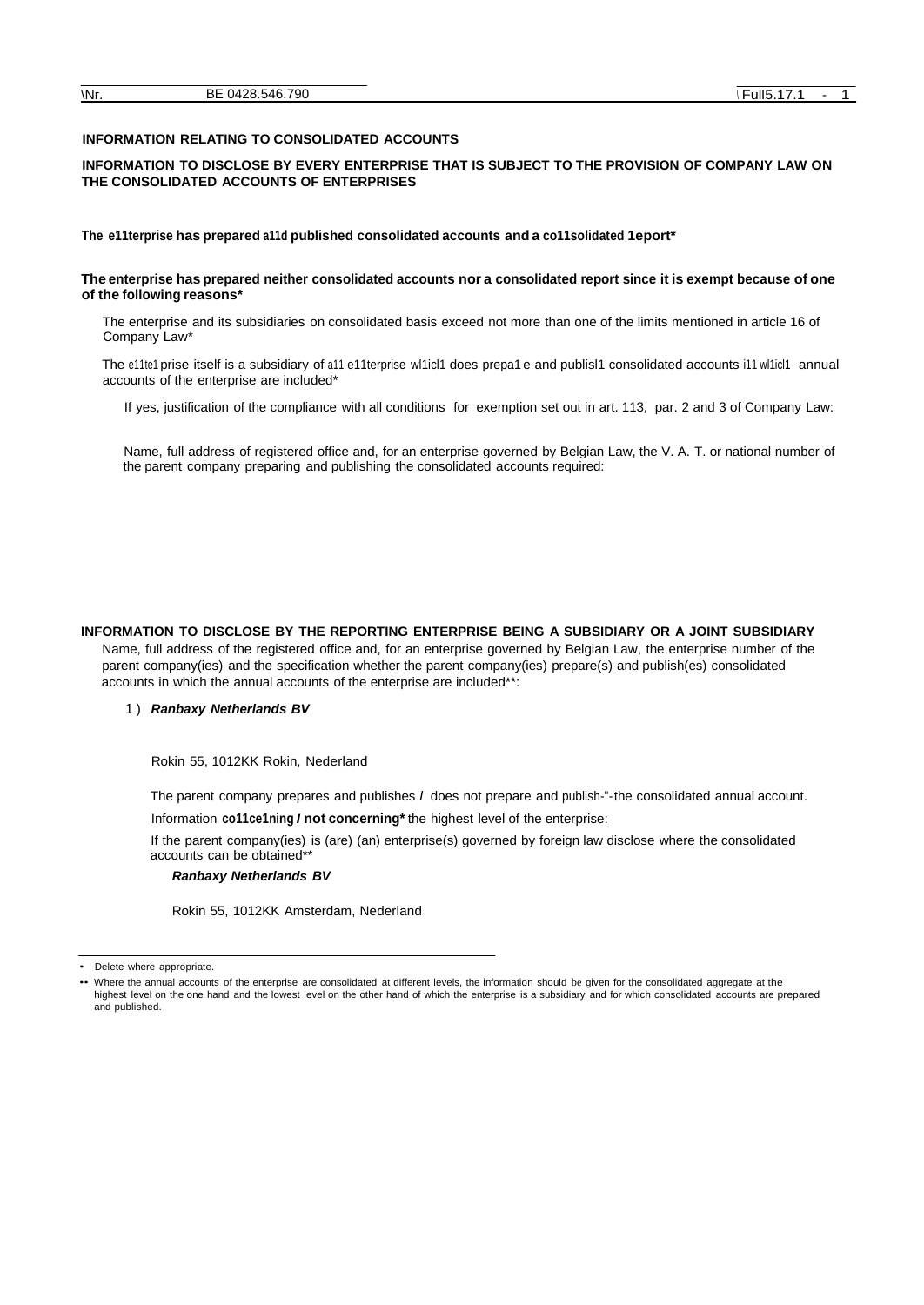## SOCIAL BALANCE SHEET

Numbers of the autorized joint industrial committees: *321*

#### STATEMENT OF THE PERSONS EMPLOYED

#### EMPLOYEES FOR WHOM THE ENTREPRISE SUBMITTED A DIMONA DECLARATION OR WHO ARE RECORDED IN THE GENERAL PERSONNEL REGISTER

| During the period                                                | Codes                | Total | 1. Men | 2. Women |
|------------------------------------------------------------------|----------------------|-------|--------|----------|
| Average number of employees<br>Full-time<br>Part-time            | 1001<br>1002<br>1003 |       |        |          |
| Number of actual worked hours<br>Full-time<br>Part-time<br>Total | 1011<br>1012<br>1013 |       |        |          |
| Personnel costs<br>Full-time<br>Part-time<br>Total               | 1021<br>1022<br>1023 |       |        |          |
|                                                                  | 1033                 |       |        |          |

| During the preceding period | Codes                | P. Total | 1P. Men | 2P. Women |
|-----------------------------|----------------------|----------|---------|-----------|
|                             | 1013<br>1023<br>1033 |          |         |           |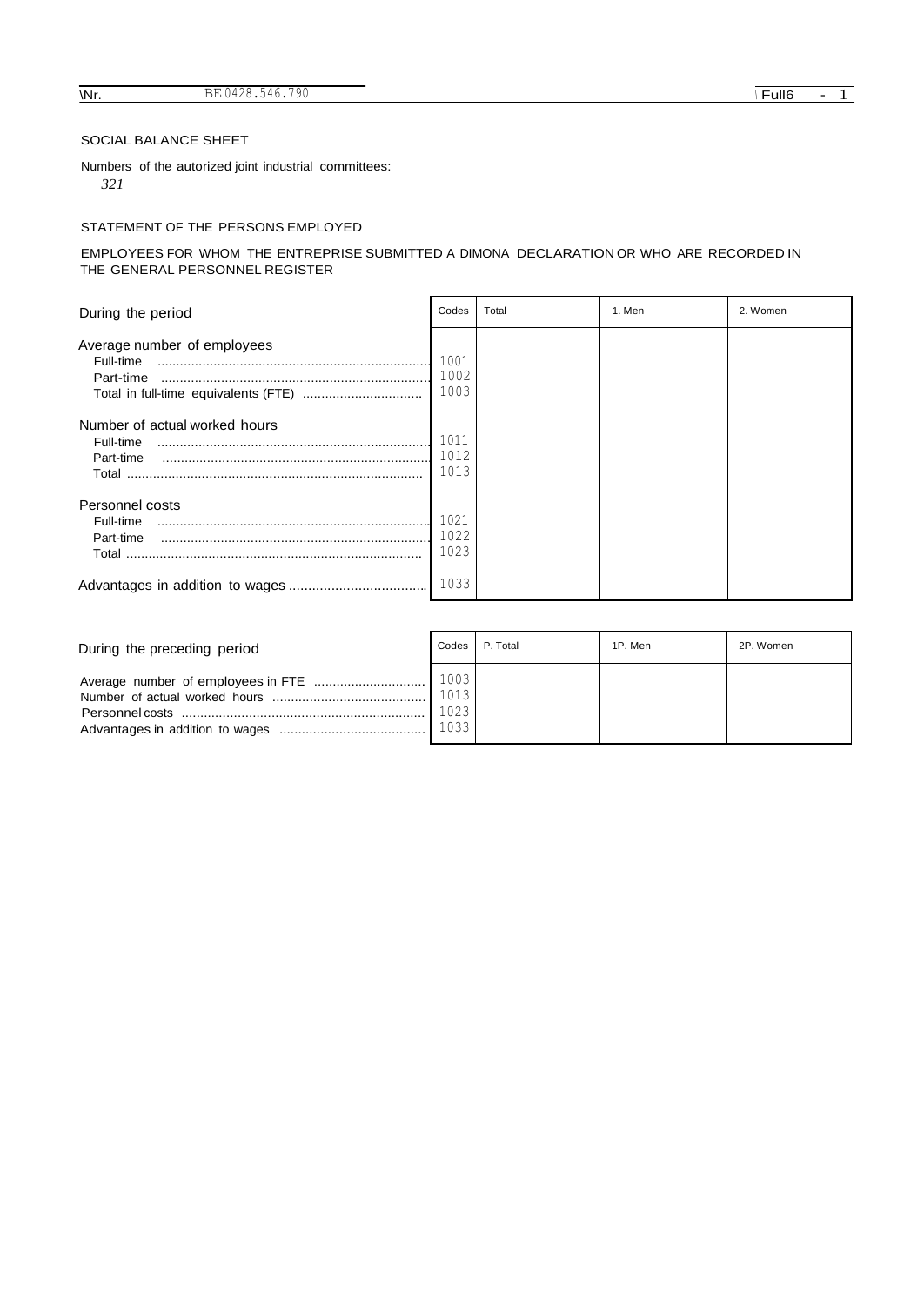#### **EMPLOYEES FOR WHOM THE ENTREPRISE SUBMITTED A DIMONA DECLARATION OR WHO ARE RECORDED IN THE GENERAL PERSONNEL REGISTER**

| At the closing date of the period                    | Codes | 1.Full-time | 2. Part-time | Total of full-time<br>3.<br>equivalents |
|------------------------------------------------------|-------|-------------|--------------|-----------------------------------------|
|                                                      | 105   |             |              |                                         |
| By nature of the employment contract                 |       |             |              |                                         |
|                                                      | 110   |             |              |                                         |
|                                                      | 111   |             |              |                                         |
| Contract for execution of specifically assigned work | 112   |             |              |                                         |
|                                                      | 113   |             |              |                                         |
| By sex and study level                               |       |             |              |                                         |
|                                                      | 120   |             |              |                                         |
|                                                      | 1200  |             |              |                                         |
|                                                      | 1201  |             |              |                                         |
|                                                      | 1202  |             |              |                                         |
|                                                      | 1203  |             |              |                                         |
|                                                      | 121   |             |              |                                         |
|                                                      | 1210  |             |              |                                         |
|                                                      | 1211  |             |              |                                         |
|                                                      | 1212  |             |              |                                         |
|                                                      | 1213  |             |              |                                         |
| By professional category                             |       |             |              |                                         |
|                                                      | 130   |             |              |                                         |
|                                                      | 134   |             |              |                                         |
|                                                      | 132   |             |              |                                         |
|                                                      | 133   |             |              |                                         |

**HIRED TEMPORARY STAFF AND PERSONNEL PLACED AT THE ENTERPRISE'S DISPOSAL**

| During the period |                   | 1. Hired temporary staff 2. | Persons placed at<br>the enterprise's<br>disposal |
|-------------------|-------------------|-----------------------------|---------------------------------------------------|
|                   | 150<br>151<br>152 |                             |                                                   |

 $\blacksquare$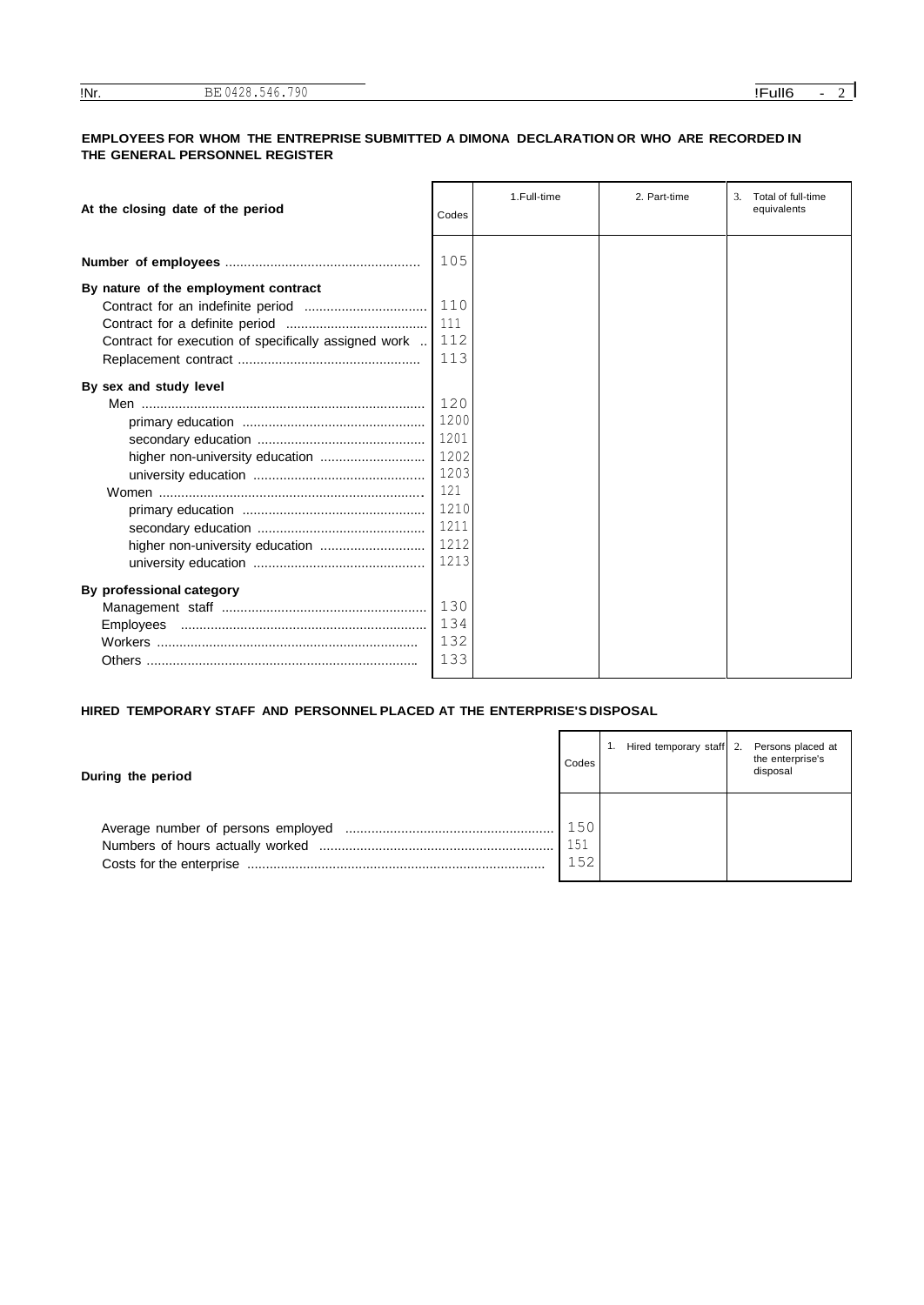## **LIST OF PERSONNEL MOVEMENTS DURING THE PERIOD**

| <b>ENTRIES</b>                                                                                                                                                    | Codes | 1. Full-time | 2. Part-time | Total of full-time<br>3<br>equivalents |
|-------------------------------------------------------------------------------------------------------------------------------------------------------------------|-------|--------------|--------------|----------------------------------------|
| Number of employees for whom the entreprise<br>submitted a DIMONA declaration or who have been<br>recorded in the general personnel register during the<br>period | 205   |              |              |                                        |
| By nature of employment contract                                                                                                                                  |       |              |              |                                        |
|                                                                                                                                                                   | 210   |              |              |                                        |
|                                                                                                                                                                   | 211   |              |              |                                        |
| Contract for execution of specifically assigned work                                                                                                              | 212   |              |              |                                        |
|                                                                                                                                                                   | 213   |              |              |                                        |
|                                                                                                                                                                   |       |              |              |                                        |

| <b>DEPARTURES</b>                                                                                                                                                                                                         | Codes                           | 1. Full time | 2. Part-time | Total of full-time<br>3.<br>equivalents |
|---------------------------------------------------------------------------------------------------------------------------------------------------------------------------------------------------------------------------|---------------------------------|--------------|--------------|-----------------------------------------|
| Number of employees whose contract-termination<br>date has been entered in DIMONA declaration or in<br>the general personnel register during the period                                                                   | 305                             |              |              |                                         |
| By nature of employment contract<br>Contract for execution of specifically assigned work                                                                                                                                  | 310<br>311<br>312<br>313        |              |              |                                         |
| By reason of termination of contract<br>Retirement<br>Unemployment with enterprise supplement<br>Dismissal<br>Of which:<br>number of persons who continue to render<br>services to the enterprise at least half-time on a | 340<br>341<br>342<br>343<br>350 |              |              |                                         |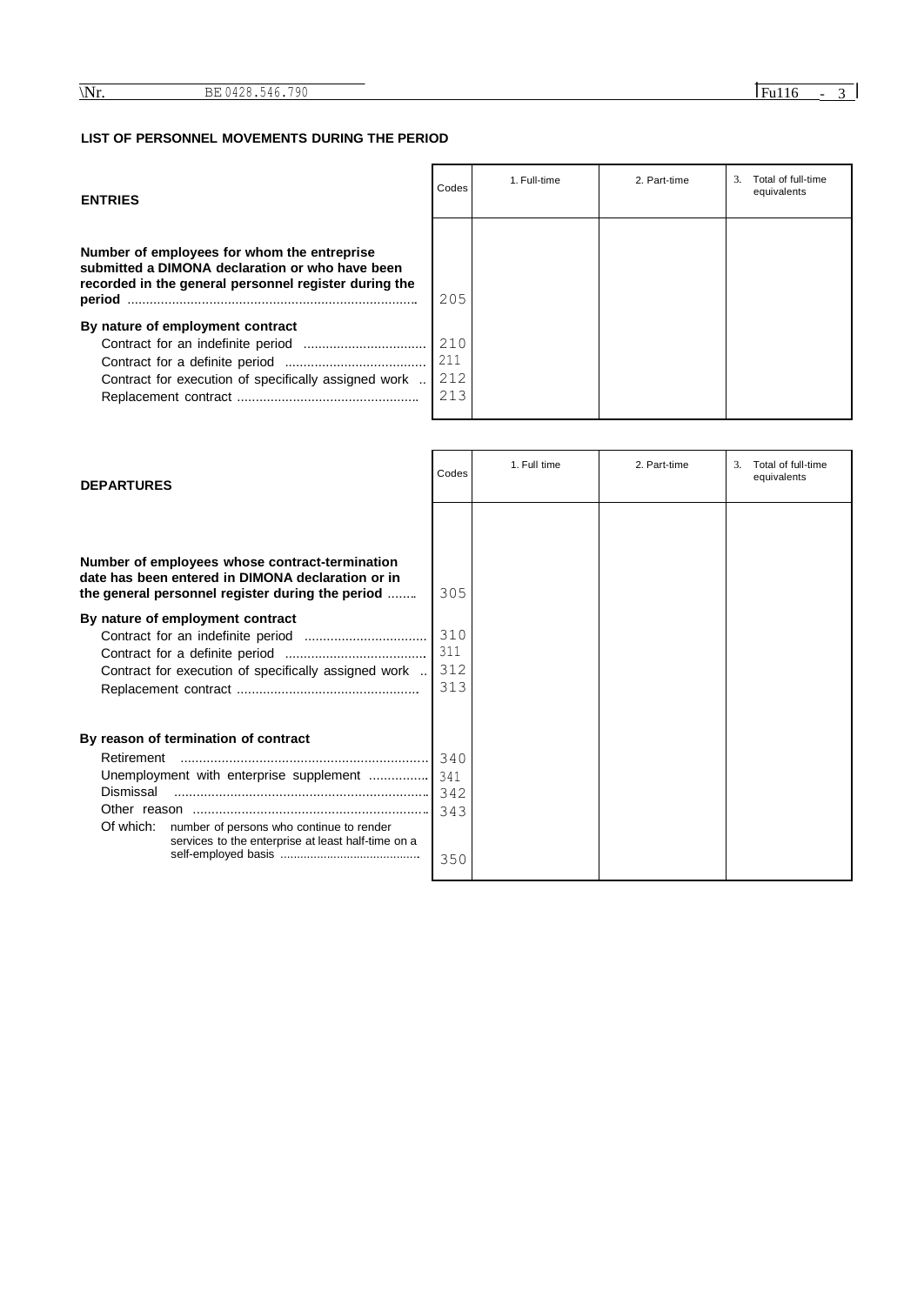| INr. | 700<br>or<br>N4.<br>$\Delta$<br>. .<br>DE.<br>ັບ | -ūll6 |  |
|------|--------------------------------------------------|-------|--|

## **INFORMATION ON TRAINING PROVIDED TO EMPLOYEES DURING THE PERIOD**

|                                                                                        | Codes | Men | Codes | Women |
|----------------------------------------------------------------------------------------|-------|-----|-------|-------|
| Total of initiatives of formal professional training at the expense of<br>the employer |       |     |       |       |
|                                                                                        | 5801  |     | 5811  |       |
|                                                                                        | 5802  |     | 5812  |       |
|                                                                                        | 5803  |     | 5813  |       |
|                                                                                        | 58031 |     | 58131 |       |
|                                                                                        | 58032 |     | 58132 |       |
| of which grants and other fin. advantages received (to deduct)                         | 58033 |     | 58133 |       |
|                                                                                        |       |     |       |       |
| Total of initiatives of less formal or informal professional training                  |       |     |       |       |
| at the expense of the employer                                                         |       |     |       |       |
|                                                                                        | 5821  |     | 5831  |       |
|                                                                                        |       |     | 5832  |       |
|                                                                                        | 5823  |     | 5833  |       |
|                                                                                        |       |     |       |       |
| Total of initiatives of initial professional training at the expense of                |       |     |       |       |
| the employer                                                                           |       |     |       |       |
|                                                                                        | 5841  |     | 5851  |       |
|                                                                                        | 5842  |     | 5852  |       |
|                                                                                        | 5843  |     | 5853  |       |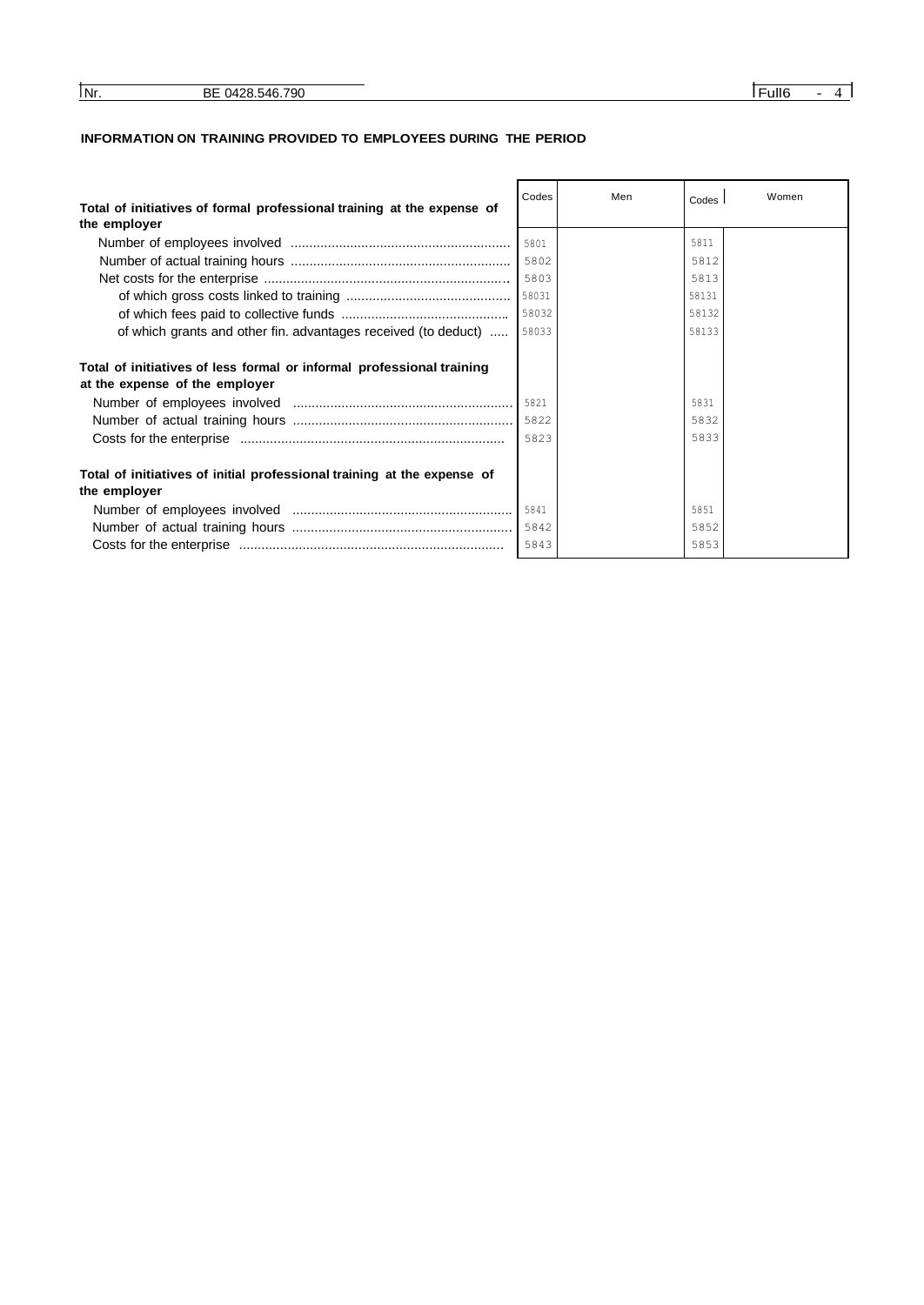#### **VALUATION RULES**

SAMENVATIING VAN DE WAARDERINGSREGELS

I. Beginsel

De waarderingsregels worden vastgesteld overeenkomstig de bepalingen van het koninklijk besluit van 30 januari 2001

tot uitvoering van het Wetboek van vennootschappen.

Ten behoeve van het getrouwe beeld wordt in de volgende uitzonderingsgevallen afgeweken van de bij dit besluit bepaalde

waarderingsregels :

Deze afwijkingen worden als volgt verantwoord :

Deze afwijkingen beinvloeden als volgt het vermogen, de financiele positie en het resultaat v66r belasting van de onderneming

De waarderingsregels werden ten opzichte van het vorige boekjaar qua verwoording of toepassing [xxxxxxxxxx] [niet gewijzigd]; zo ja,

dan heeft de wijziging betrekking op :

en heeft een [positieve] [negatieve] invloed op het resultaat van het boekjaar v66r belasting ten belope van duiz. EUR

De resultatenrekening [wordt] [wordt niet] op belangrijke wijze beinvloed door opbrengsten en kosten die aan een vorig boekjaar

moeten worden toegerekend; zo ja, dan hebben deze betrekking op :

De cijfers van het boekjaar zijn niet vergelijkbaar met die van het vorige boekjaar en wei om de volgende reden :

[Voor de vergelijkbaarheid worden de cijfers van het vorige boekjaar op de volgende punten aangepast] [Voor de vergelijking van de

jaarrekeningen van beide boekjaren moet met volgende elementen rekening worden gehouden]

Bij gebrek aan objectieve beoordelingscriteria is de waardering van de voorzienbare risico's, mogelijke verliezen en ontwaardingen

waarvan hierna sprake, onvermijdelijk aleatoir: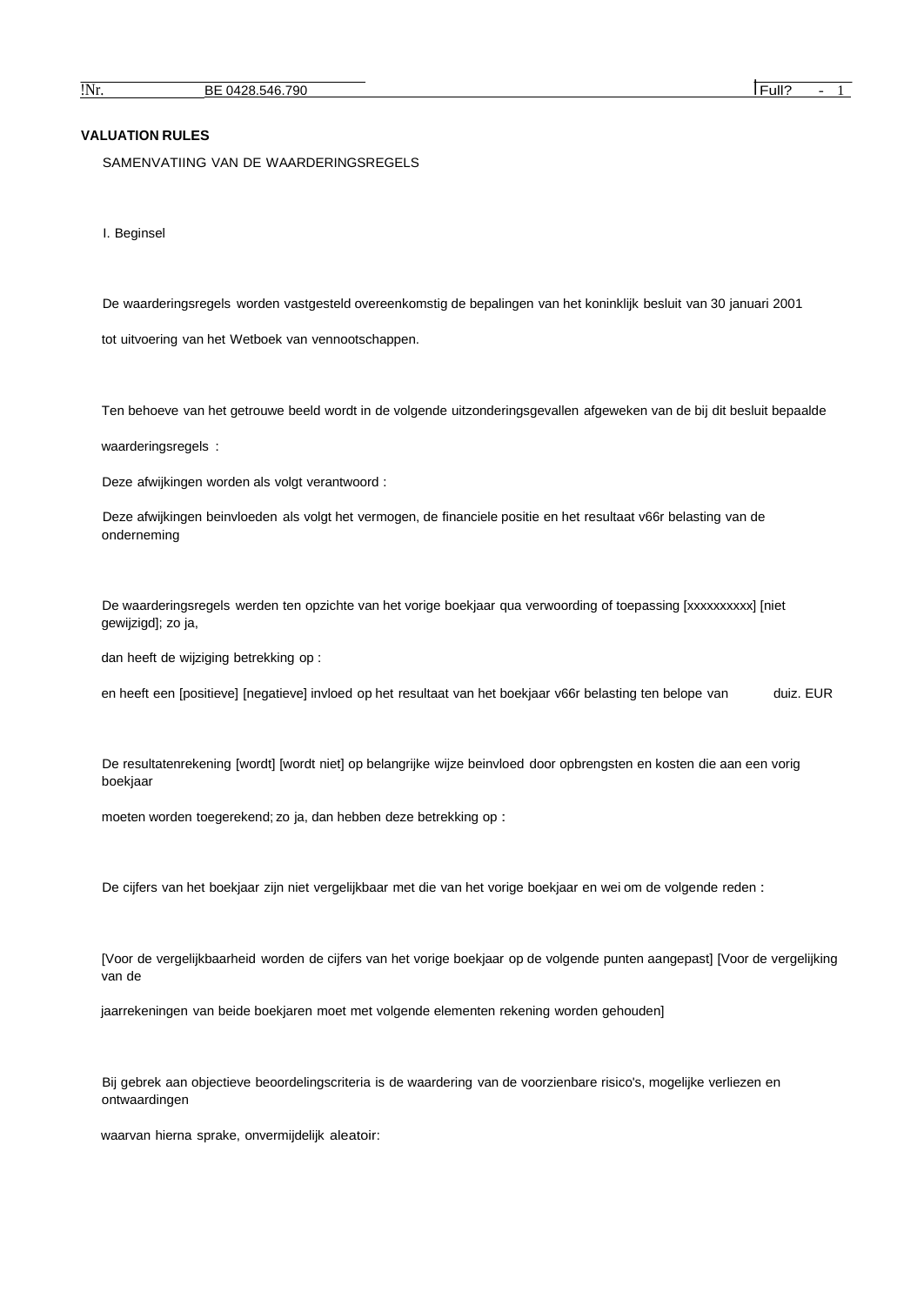**INr.** BE 0428.546.790 **IFULL** BE 0428.546.790

Andere inlichtingen die noodzakelijk zijn opdat de jaarrekening een getrouw beeld zou geven van het vermogen, de financiele positie

en het resultaat van de onderneming:

II. Bijzondere regels

De oprichtingskosten :

De oprichtingskosten worden onmiddellijk ten laste genomen, behoudens volgende kosten die worden geactiveerd :

Herstructureringskosten :

Herstructureringskosten werden [xxxxxxxxxxx] [niet geactiveerd] in de loop van het boekjaar; zo ja, dan wordt dit als volgt

verantwoord :

lmmateriele vaste activa :

Het bedrag aan immateriele vaste activa omvat voor duiz. EUR

termijn voor deze kosten en voor de goodwill beloopt [meer] [niet meer] dan 5 jaar; indien meer dan 5 jaar wordt deze termijn als

verantwoord :

Materiele vaste activa :

In de loop van het boekjaar [werden] [werden geen] materiele vaste activa geherwaardeerd; zo ja, dan wordt deze herwaardering als

volgt verantwoord :

Afschrijvingen geboekt tijdens het boekjaar :

+-----------------------------------+-------------------+-------------------+----------------------------------------------+ + + Methode + Basis + Afschrijvingspercentages + + Activa + L (lineaire) + NG (niet- +--------------------+-----------------------+ + + D (degressieve) + geherwaardeerde) + Hoofdsom + Bijkomende kosten + + + A (andere) + G(geherwaardeerde) + Min.- Max. + Min.- Max. + +----------------------------------+--------------------+--------------------+-------------------------+------------------------+

+ + + + + +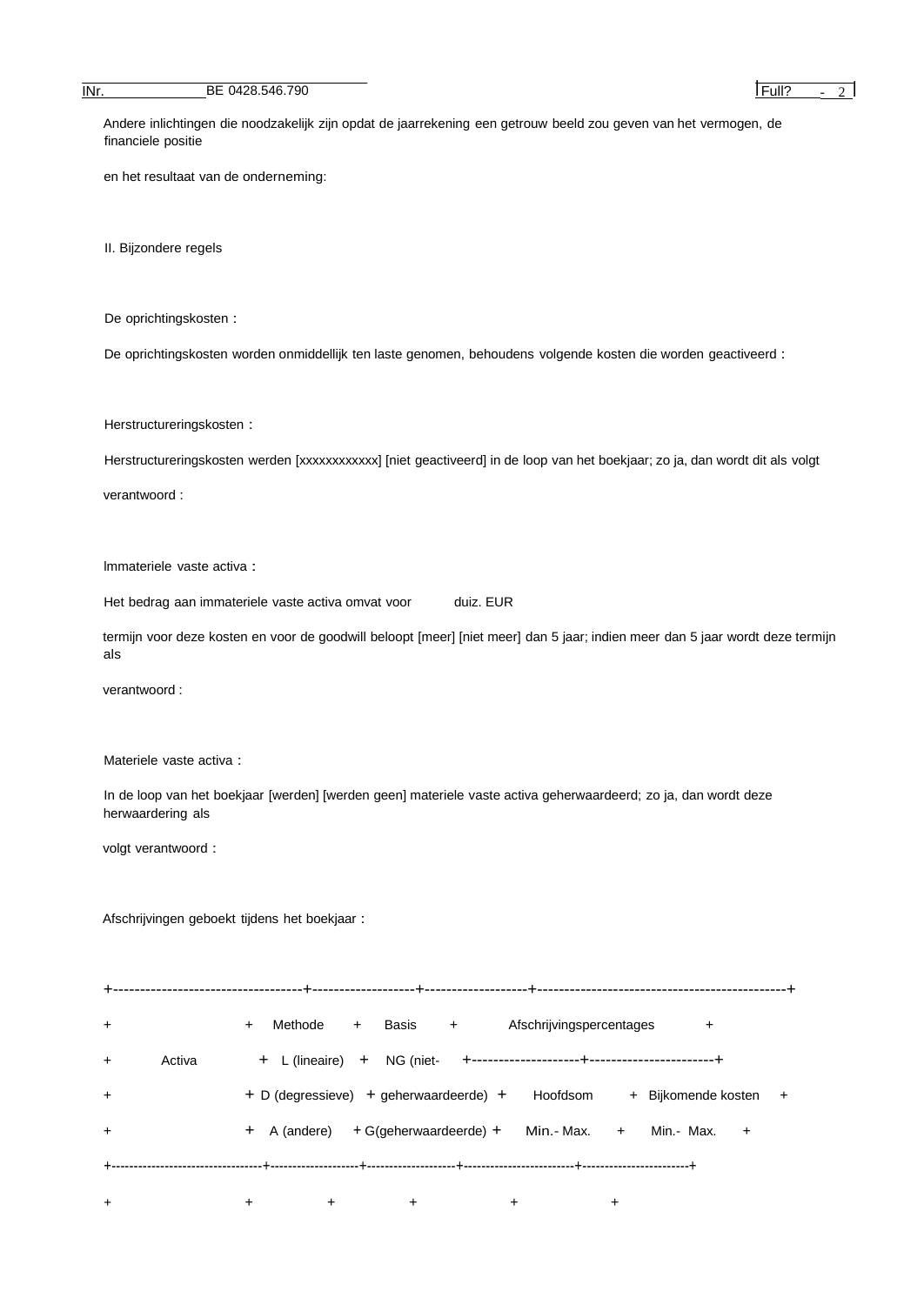**INr.** BE 0428.546.790 **I Full**? - 31

| + 1. Oprichtingskosten +               |                |           | $\ddot{}$                        | $\ddot{}$ |                                | +                              |  |
|----------------------------------------|----------------|-----------|----------------------------------|-----------|--------------------------------|--------------------------------|--|
| +                                      | $\ddot{}$      | +         | $\ddot{}$                        | +         |                                |                                |  |
| + 2. Immateriele vaste activa + L      |                |           | $\pm$                            | NG        | $+ 20.00 - 20.00$              | 0.00<br>$-0.00$<br>$+$         |  |
| +                                      | L<br>+         | $+$       | <b>NG</b>                        | $+$       | 100.00-100.00 + 0.00 -0.00     | $\ddot{}$                      |  |
| +                                      | +              | $\ddot{}$ | $\ddot{}$                        | $\ddot{}$ | ÷                              |                                |  |
| + 3. Industriele, administratieve of+  |                |           | $\ddot{}$                        | $\ddot{}$ | $\ddot{}$                      | +                              |  |
| commerciele gebouwen * +<br>$\pm$      |                |           | $+$                              | $\ddot{}$ | +                              | +                              |  |
| +                                      | +              | +         | $\ddot{}$                        | $\ddot{}$ | $\ddot{}$                      |                                |  |
| + 4. Installaties, machines en         |                | $+$       | $\ddot{}$                        | +         | $\ddot{}$                      | +                              |  |
| uitrustingen * + D<br>$+$              |                |           | <b>NG</b><br>$\ddot{}$           |           | $+$ 20.00 - 40.00 + 0.00 -0.00 | $\ddot{}$                      |  |
| $\ddot{}$                              | L<br>$+$       | $+$       | NG<br>$+$                        |           | 100.00-100.00 + 0.00 -0.00 +   |                                |  |
| +                                      | $+$            | $\ddot{}$ | $\begin{array}{c} + \end{array}$ | $\ddot{}$ | $\ddot{}$                      |                                |  |
| + 5. Rollend materieel * + L           |                |           | <b>NG</b><br>$+$                 |           | $+ 20.00 - 20.00$              | $+$ 0.00 -0.00<br>$\ddot{}$    |  |
| +                                      | $\ddot{}$      | $\ddot{}$ | $\ddot{}$                        | $\ddot{}$ | $\ddot{}$                      |                                |  |
| + 6. Kantoormateriaal en meubilair * + |                |           | D<br>$\ddot{}$                   | NG NG     |                                | $+$ 10.00 - 20.00 + 0.00 -0.00 |  |
| +                                      | L<br>$\ddot{}$ | $\ddot{}$ | <b>NG</b>                        | $+$       | 100.00-100.00 + 0.00 -0.00     | $\ddot{}$                      |  |
| +                                      | +              |           | $\ddot{}$                        | +         |                                |                                |  |
| + 7. Andere matriele vaste activa * .+ |                |           |                                  | $\ddot{}$ |                                |                                |  |
|                                        |                |           |                                  |           |                                |                                |  |

\* Met inbegrip van de in leasing gehouden activa; deze worden in voorkomend geval op een afzonderlijke lijn vermeld.

Overschot aan toegepaste, fiscaal aftrekbare, versnelde afschrijvingen ten opzichte van de economisch verantwoorde afschrijvingen :

- bedrag voor het boekjaar : duiz. EUR

- gecummuleerd bedrag voor de vaste activa verworven vanaf het boekjaar dat na 31 december 1983 begint: duiz. EUR

Financiele vaste activa :

In de loop van het boekjaar [werden] [werden geen] deelnemingen geherwaardeerd; zo ja, dan wordt deze herwaardering als volgt

verantwoord :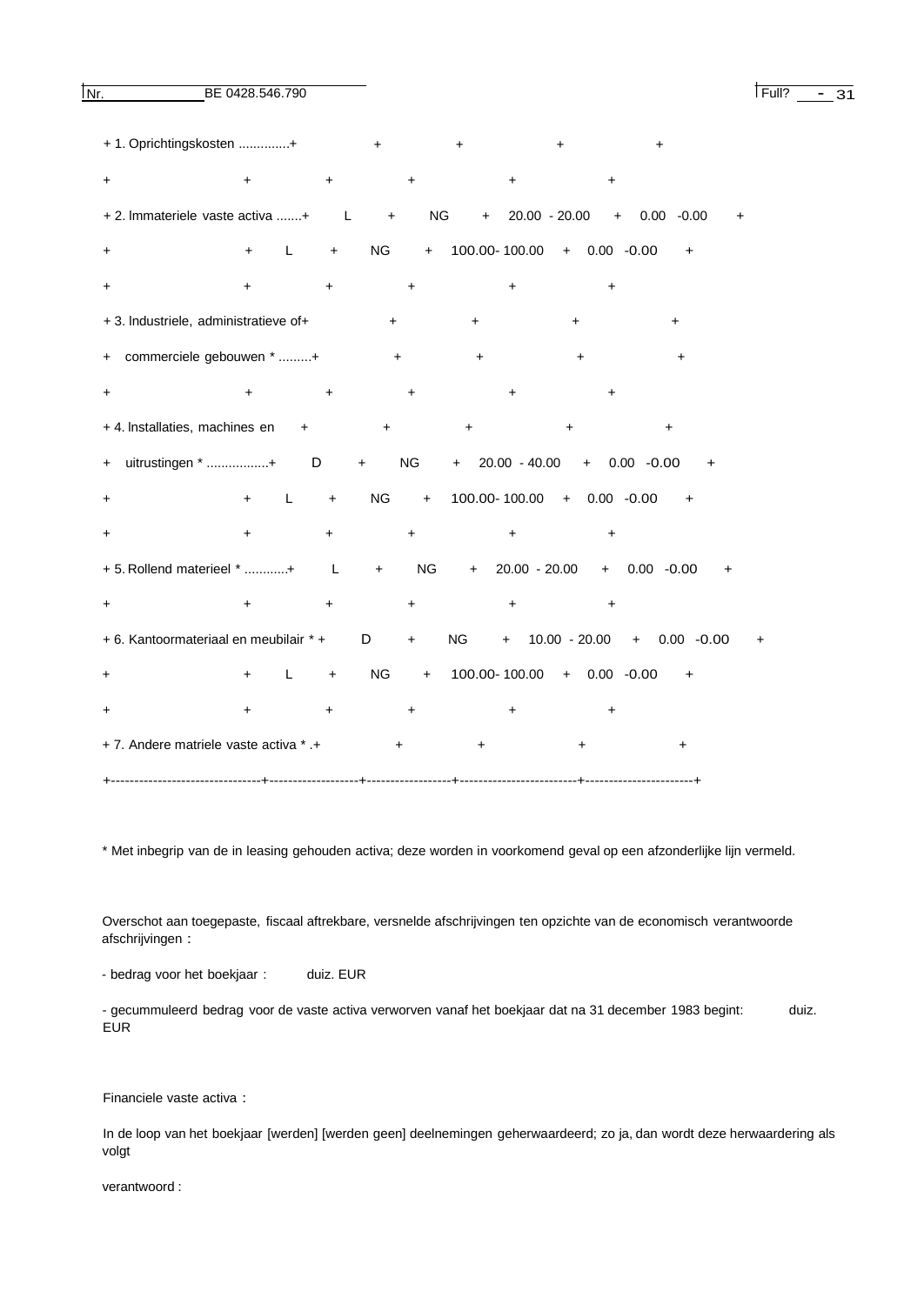Voorraden:

Voorraden worden gewaardeerd tegen de aanschaffingswaarde berekend volgens de (te vermelden) methode van de gewogen

gemiddelde prijzen, Fifo, Lifo, individualisering van de prijs van elk bestanddeel of tegen de lagere marktwaarde :

1. Grond- en hulpstoffen :

2. Goederen in bewerking - gereed product :

3. Handelsgoederen :

4. Onroerende goederen bestemd *voor* verkoop :

#### Producten:

-De vervaardigingsprijs van de producten [omvat] [omvat niet] de onrechtstreekse productiekosten.

- De vervaardigingsprijs *van* de producten waarvan de poductie meer dan een jaar beslaat, [omvat] [omvat geen] financiele kosten

verbonden aan de kapitalen ontleend om de productie ervan te financieren.

Bij het einde van het boekjaar bedraagt de marktwaarde van de totale voorraden ongeveer

(deze inlichting is slechts vereist zo het verschil belangrijk is).

Bestellingen in uitvoering :

Bestellingen in uitvoering worden geherwaardeerd [tegen vervaardigingsprijs] [tegen vervaardigingsprijs, verhoogd met een gedeelte

*van* het resultaat naar gelang van de vordering der werken].

#### Schulden:

De passiva [xxxxxxxx] [bevatten geen] schulden op lange termijn, zonder rente of met een abnormale lage rente; zo ja, dan wordtop

deze schulden [een] [geen] disconto toegepast dat wordt geactiveerd.

#### Vreemde valuta :

De omrekening in EUR van tegoeden, schulden en verbintenissen in vreemde valuta gebeurt op volgende grondslagen :

De resultaten uit de omrekening *van* de vreemde valuta zijn als volgt in de jaarrekening verwerkt :